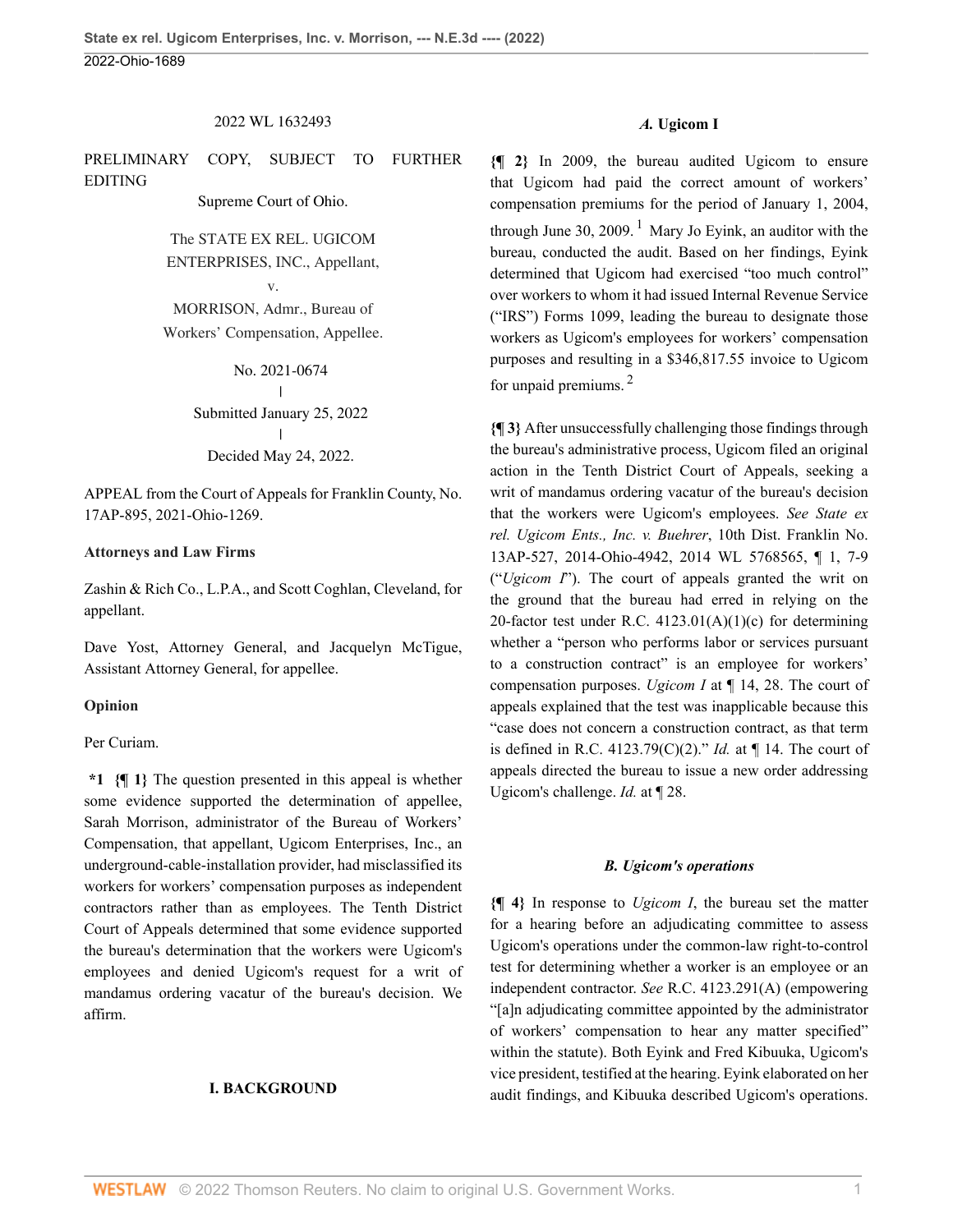The audit findings and hearing testimony reflect the following facts about Ugicom's operations.

**\*2 {¶ 5}** Ugicom performs underground-cable installations, mainly in residential areas, as a subcontractor for Time Warner Cable Company ("TWC"). TWC uses its website to dispatch jobs to Ugicom, which Ugicom then retrieves through its web-based system and assigns to cable installers. An installer logs on to the system each morning to obtain the job's details and logs back on in the evening to confirm completion of the job, which generates an invoice from Ugicom to TWC. Ugicom does not require the installer to accept the job assignment. And Ugicom determines the amount that it will pay for a job; the installer does not submit a bid.

**{¶ 6}** TWC provides a badge to each installer who passes a TWC-coordinated drug test and background check. The badge has an identification number that is registered with TWC's dispatch department. After receiving clearance from TWC, the installer may begin working for Ugicom. Photographs in the record before us show a work van with a sign on its door that says "Ugicom Enterprises, Inc., Contractor for Time Warner Cable" and a vest worn by an installer that says "Contractor for Time Warner Cable."

**{¶ 7}** Ugicom requires the installers to sign a one-year independent-contractor agreement and to provide their own liability insurance. The contract contains a noncompete clause that forbids an installer from providing similar services to a competitor of Ugicom while the contract is in force. Either party may terminate the contract with 60 days' written notice. The contract requires the installer to respond to service requests within two hours.

**{¶ 8}** The installers furnish their own hand tools for the jobs (generally, a shovel and a spade) and provide their own transportation, cell phones, and laptop computers. The cable that the installers bury into the ground is custom to TWC, so the installers must obtain it from TWC.

**{¶ 9}** The installers are permitted to work any day or time, provided they obtain the customer's consent to be on the customer's property, and they typically complete between six and ten jobs per day. According to Eyink, "[i]t's just a matter of [the installers'] stand[ing] on a spade and lifting up some dirt and going down and lifting up some [more] dirt." Kibuuka noted, however, that the installers also connect the cable to the outside of the home and test its connection.

**{¶ 10}** The installers are paid by the job and earn on average between \$50,000 and \$60,000 per year, although some installers make as much as \$90,000 per year. According to Eyink's audit notes, Ugicom pays the installers once per month by direct deposit; but at the hearing, Eyink testified that the installers are paid weekly. Taxes are not withheld from the payments to the installers, and no benefits are provided, although sometimes Ugicom will deduct from a payment the costs attributable to damage caused by the installer.

**{¶ 11}** In addition to the installers, Ugicom uses the services of Paul Lule, who performs quality-control checks on 20 percent of the jobs, verifying that the lines were buried correctly. By comparing the income reflected on Lule's Form 1099 for a particular year with that reported to the IRS for the same year, Eyink determined that Lule's sole source of income for the year had been Ugicom.

#### *C. The bureau's administrative determinations*

**{¶ 12}** Relying principally on the right-to-control test espoused in *[Gillum v. Indus. Comm.](http://www.westlaw.com/Link/Document/FullText?findType=Y&serNum=1943108668&pubNum=0000578&originatingDoc=I49937d00db7211ecbba4d707ee4952c4&refType=RP&originationContext=document&vr=3.0&rs=cblt1.0&transitionType=DocumentItem&contextData=(sc.Default))*, 141 Ohio St. 373, 48 [N.E.2d 234 \(1943\),](http://www.westlaw.com/Link/Document/FullText?findType=Y&serNum=1943108668&pubNum=0000578&originatingDoc=I49937d00db7211ecbba4d707ee4952c4&refType=RP&originationContext=document&vr=3.0&rs=cblt1.0&transitionType=DocumentItem&contextData=(sc.Default)) and *Bostic v. Connor*[, 37 Ohio St.3d 144,](http://www.westlaw.com/Link/Document/FullText?findType=Y&serNum=1988078504&pubNum=0000578&originatingDoc=I49937d00db7211ecbba4d707ee4952c4&refType=RP&originationContext=document&vr=3.0&rs=cblt1.0&transitionType=DocumentItem&contextData=(sc.Default)) [524 N.E.2d 881 \(1988\)](http://www.westlaw.com/Link/Document/FullText?findType=Y&serNum=1988078504&pubNum=0000578&originatingDoc=I49937d00db7211ecbba4d707ee4952c4&refType=RP&originationContext=document&vr=3.0&rs=cblt1.0&transitionType=DocumentItem&contextData=(sc.Default)), the bureau's adjudicating committee determined that Ugicom had misclassified the installers and Lule as independent contractors. Ugicom then sought review by the administrator's designee. *See* [R.C. 4123.291\(B\)](http://www.westlaw.com/Link/Document/FullText?findType=L&pubNum=1000279&cite=OHSTS4123.291&originatingDoc=I49937d00db7211ecbba4d707ee4952c4&refType=SP&originationContext=document&vr=3.0&rs=cblt1.0&transitionType=DocumentItem&contextData=(sc.Default)#co_pp_47dd0000d9ea7) ("An employer who is adversely affected by a decision of an adjudicating committee appointed by the administrator may appeal the decision of the committee to the administrator or the administrator's designee"). Ugicom did not present any new testimony to the administrator's designee, relying instead on the arguments of its counsel. The designee affirmed the adjudicating committee's decision, adopting its statement of facts and legal rationale and "find[ing] that, under the common law test of *[Gillum](http://www.westlaw.com/Link/Document/FullText?findType=Y&serNum=1943108668&pubNum=0000578&originatingDoc=I49937d00db7211ecbba4d707ee4952c4&refType=RP&originationContext=document&vr=3.0&rs=cblt1.0&transitionType=DocumentItem&contextData=(sc.Default))* and *[Bostic](http://www.westlaw.com/Link/Document/FullText?findType=Y&serNum=1988078504&pubNum=0000996&originatingDoc=I49937d00db7211ecbba4d707ee4952c4&refType=RP&originationContext=document&vr=3.0&rs=cblt1.0&transitionType=DocumentItem&contextData=(sc.Default))*, Ugicom exercises control over the workers[,] and \* \* \* the Bureau's auditor's conclusion that the workers are employees [was] correct based on these facts and under the law."

#### *D.* **Ugicom II**

**\*3 {¶ 13}** Ugicom then filed an original action in the court of appeals, requesting a writ of mandamus vacating the bureau's decision. [2021-Ohio-1269, 2021 WL 1380212, ¶ 1](http://www.westlaw.com/Link/Document/FullText?findType=Y&serNum=2053432869&pubNum=0000999&originatingDoc=I49937d00db7211ecbba4d707ee4952c4&refType=RP&originationContext=document&vr=3.0&rs=cblt1.0&transitionType=DocumentItem&contextData=(sc.Default)) ("*[Ugicom II](http://www.westlaw.com/Link/Document/FullText?findType=Y&serNum=2053432869&pubNum=0006832&originatingDoc=I49937d00db7211ecbba4d707ee4952c4&refType=RP&originationContext=document&vr=3.0&rs=cblt1.0&transitionType=DocumentItem&contextData=(sc.Default))*"). The magistrate recommended denial of the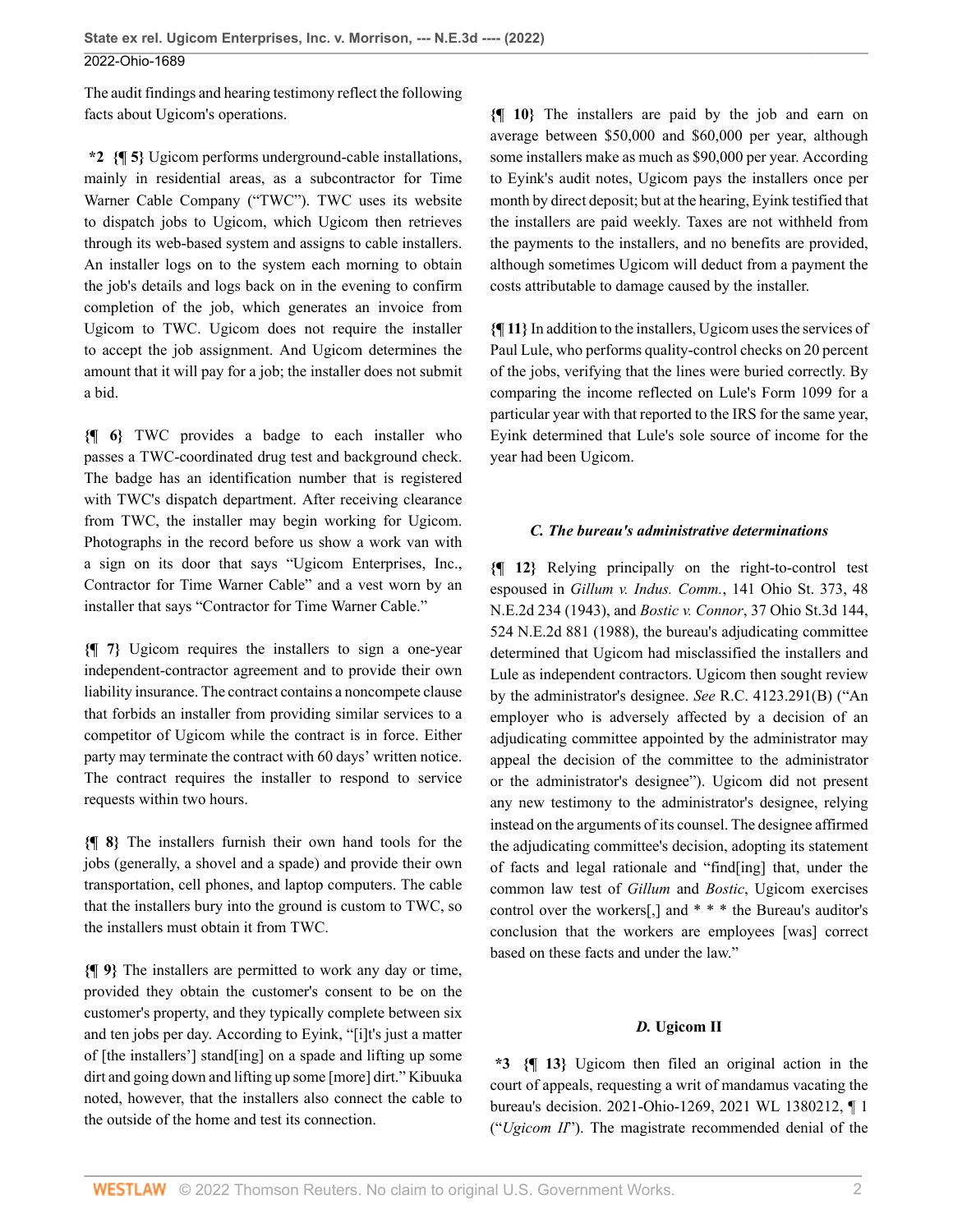writ, concluding that the bureau did not abuse its discretion in determining that the workers were employees. *Id.* [at ¶ 83](http://www.westlaw.com/Link/Document/FullText?findType=Y&serNum=2053432869&pubNum=0006832&originatingDoc=I49937d00db7211ecbba4d707ee4952c4&refType=RP&originationContext=document&vr=3.0&rs=cblt1.0&transitionType=DocumentItem&contextData=(sc.Default)). The court of appeals overruled Ugicom's objections to the magistrate's decision and adopted it as its own. *Id.* [at ¶ 27](http://www.westlaw.com/Link/Document/FullText?findType=Y&serNum=2053432869&pubNum=0006832&originatingDoc=I49937d00db7211ecbba4d707ee4952c4&refType=RP&originationContext=document&vr=3.0&rs=cblt1.0&transitionType=DocumentItem&contextData=(sc.Default)). This appeal followed.

#### **II. ANALYSIS**

**{¶ 14}** To establish its entitlement to a writ of mandamus, Ugicom must prove (1) a clear legal right to the relief requested, (2) a clear duty on the part of the bureau to provide it, and (3) the lack of an adequate legal remedy in the ordinary course of the law. *See [State ex rel. T.S. Trim Industries, Inc.](http://www.westlaw.com/Link/Document/FullText?findType=Y&serNum=2054281802&pubNum=0000996&originatingDoc=I49937d00db7211ecbba4d707ee4952c4&refType=RP&originationContext=document&vr=3.0&rs=cblt1.0&transitionType=DocumentItem&contextData=(sc.Default)) v. Indus. Comm.*[, 166 Ohio St.3d 297, 2021-Ohio-2709, 185](http://www.westlaw.com/Link/Document/FullText?findType=Y&serNum=2054281802&pubNum=0000996&originatingDoc=I49937d00db7211ecbba4d707ee4952c4&refType=RP&originationContext=document&vr=3.0&rs=cblt1.0&transitionType=DocumentItem&contextData=(sc.Default)) [N.E.3d 1012](http://www.westlaw.com/Link/Document/FullText?findType=Y&serNum=2054281802&pubNum=0000996&originatingDoc=I49937d00db7211ecbba4d707ee4952c4&refType=RP&originationContext=document&vr=3.0&rs=cblt1.0&transitionType=DocumentItem&contextData=(sc.Default)). "The [bureau] is the exclusive finder of fact in workers' compensation matters; a court's role in adjudicating a mandamus complaint is to determine whether the [bureau] abused its discretion by entering an order that is not based on some evidence in the record." *[State ex rel. Digiacinto v. Indus.](http://www.westlaw.com/Link/Document/FullText?findType=Y&serNum=2050488060&pubNum=0007902&originatingDoc=I49937d00db7211ecbba4d707ee4952c4&refType=RP&originationContext=document&vr=3.0&rs=cblt1.0&transitionType=DocumentItem&contextData=(sc.Default)) Comm.*[, 159 Ohio St.3d 346, 2020-Ohio-707, 150 N.E.3d 933,](http://www.westlaw.com/Link/Document/FullText?findType=Y&serNum=2050488060&pubNum=0007902&originatingDoc=I49937d00db7211ecbba4d707ee4952c4&refType=RP&originationContext=document&vr=3.0&rs=cblt1.0&transitionType=DocumentItem&contextData=(sc.Default)) [¶ 13](http://www.westlaw.com/Link/Document/FullText?findType=Y&serNum=2050488060&pubNum=0007902&originatingDoc=I49937d00db7211ecbba4d707ee4952c4&refType=RP&originationContext=document&vr=3.0&rs=cblt1.0&transitionType=DocumentItem&contextData=(sc.Default)).

**{¶ 15}** "Because an independent contractor is not an employee for purposes of workers' compensation law, the resolution of [the question whether the worker is actually an employee] determines the employer's obligation to contribute to \* \* \* the State Insurance Fund." *Bostic*[, 37 Ohio St.3d at 145, 524](http://www.westlaw.com/Link/Document/FullText?findType=Y&serNum=1988078504&pubNum=0000996&originatingDoc=I49937d00db7211ecbba4d707ee4952c4&refType=RP&fi=co_pp_sp_996_145&originationContext=document&vr=3.0&rs=cblt1.0&transitionType=DocumentItem&contextData=(sc.Default)#co_pp_sp_996_145) [N.E.2d 881.](http://www.westlaw.com/Link/Document/FullText?findType=Y&serNum=1988078504&pubNum=0000996&originatingDoc=I49937d00db7211ecbba4d707ee4952c4&refType=RP&fi=co_pp_sp_996_145&originationContext=document&vr=3.0&rs=cblt1.0&transitionType=DocumentItem&contextData=(sc.Default)#co_pp_sp_996_145) The factfinder ordinarily decides this question, and it does so by considering "who had the right to control the manner or means of doing the work." *Id.* [at 145-146, 524](http://www.westlaw.com/Link/Document/FullText?findType=Y&serNum=1988078504&pubNum=0000996&originatingDoc=I49937d00db7211ecbba4d707ee4952c4&refType=RP&fi=co_pp_sp_996_145&originationContext=document&vr=3.0&rs=cblt1.0&transitionType=DocumentItem&contextData=(sc.Default)#co_pp_sp_996_145) [N.E.2d 881](http://www.westlaw.com/Link/Document/FullText?findType=Y&serNum=1988078504&pubNum=0000996&originatingDoc=I49937d00db7211ecbba4d707ee4952c4&refType=RP&fi=co_pp_sp_996_145&originationContext=document&vr=3.0&rs=cblt1.0&transitionType=DocumentItem&contextData=(sc.Default)#co_pp_sp_996_145). This is "the key factual determination." *Id.* [at](http://www.westlaw.com/Link/Document/FullText?findType=Y&serNum=1988078504&pubNum=0000996&originatingDoc=I49937d00db7211ecbba4d707ee4952c4&refType=RP&fi=co_pp_sp_996_146&originationContext=document&vr=3.0&rs=cblt1.0&transitionType=DocumentItem&contextData=(sc.Default)#co_pp_sp_996_146) [146, 524 N.E.2d 881](http://www.westlaw.com/Link/Document/FullText?findType=Y&serNum=1988078504&pubNum=0000996&originatingDoc=I49937d00db7211ecbba4d707ee4952c4&refType=RP&fi=co_pp_sp_996_146&originationContext=document&vr=3.0&rs=cblt1.0&transitionType=DocumentItem&contextData=(sc.Default)#co_pp_sp_996_146).

**{¶ 16}** The right-to-control test is not marked by a bright-line rule but rather a set of nonexhaustive factors. *See [Gillum](http://www.westlaw.com/Link/Document/FullText?findType=Y&serNum=1943108668&pubNum=0000633&originatingDoc=I49937d00db7211ecbba4d707ee4952c4&refType=RP&fi=co_pp_sp_633_374&originationContext=document&vr=3.0&rs=cblt1.0&transitionType=DocumentItem&contextData=(sc.Default)#co_pp_sp_633_374)*, 141 [Ohio St. at 374-375, 48 N.E.2d 234](http://www.westlaw.com/Link/Document/FullText?findType=Y&serNum=1943108668&pubNum=0000633&originatingDoc=I49937d00db7211ecbba4d707ee4952c4&refType=RP&fi=co_pp_sp_633_374&originationContext=document&vr=3.0&rs=cblt1.0&transitionType=DocumentItem&contextData=(sc.Default)#co_pp_sp_633_374), quoting 27 American Jurisprudence, Indicia of Relationship, Section 5, at 485 (" 'there is no absolute rule for determining whether one is an independent contractor or an employee' "). In *[Gillum](http://www.westlaw.com/Link/Document/FullText?findType=Y&serNum=1943108668&pubNum=0000578&originatingDoc=I49937d00db7211ecbba4d707ee4952c4&refType=RP&originationContext=document&vr=3.0&rs=cblt1.0&transitionType=DocumentItem&contextData=(sc.Default))*, we set forth the following factors that the decision maker should consider:

> "[T]he existence of a contract for the performance by a person of a certain piece or kind of work at a fixed price, the independent nature of his business or his distinct calling, his employment of assistants with the right to supervise their activities, his obligation to furnish necessary tools, supplies, and materials, his

right to control the progress of the work except as to final results, the time for which the workman is employed, the method of payment, whether by time or by job, and whether the work is part of the regular business of the employer."

*Id.* [at 375, 48 N.E.2d 234,](http://www.westlaw.com/Link/Document/FullText?findType=Y&serNum=1943108668&pubNum=0000578&originatingDoc=I49937d00db7211ecbba4d707ee4952c4&refType=PA&fi=co_pp_sp_578_375&originationContext=document&vr=3.0&rs=cblt1.0&transitionType=DocumentItem&contextData=(sc.Default)#co_pp_sp_578_375) quoting 27 American Jurisprudence, Section 5, at 485. *See also Bostic* [at 146,](http://www.westlaw.com/Link/Document/FullText?findType=Y&serNum=1988078504&pubNum=0000996&originatingDoc=I49937d00db7211ecbba4d707ee4952c4&refType=RP&fi=co_pp_sp_996_146&originationContext=document&vr=3.0&rs=cblt1.0&transitionType=DocumentItem&contextData=(sc.Default)#co_pp_sp_996_146) [524 N.E.2d 881](http://www.westlaw.com/Link/Document/FullText?findType=Y&serNum=1988078504&pubNum=0000996&originatingDoc=I49937d00db7211ecbba4d707ee4952c4&refType=RP&fi=co_pp_sp_996_146&originationContext=document&vr=3.0&rs=cblt1.0&transitionType=DocumentItem&contextData=(sc.Default)#co_pp_sp_996_146) (explaining that the decision maker should consider "such indicia as who controls the details and quality of the work; who controls the hours worked; who selects the materials, tools and personnel used; who selects the routes travelled; the length of employment; the type of business; the method of payment; and any pertinent agreements or contracts").

#### *A. The installers*

# *1. Whether the work is part of the regular business of the employer*

**{¶ 17}** The bureau first determined that the cable-installation work rendered by the installers was part of Ugicom's regular business. Notably, Ugicom has not contested that determination. But even if it had, the audit findings established that Ugicom was engaged in the business of installing underground cable for TWC and that the installers performed that work. Some evidence supported the bureau's determination under this factor.

# *2. Whether the installers are engaged in an independent business*

**\*4 {¶ 18}** "[O]f prime importance," *Gillum* [at 377, 48](http://www.westlaw.com/Link/Document/FullText?findType=Y&serNum=1943108668&pubNum=0000578&originatingDoc=I49937d00db7211ecbba4d707ee4952c4&refType=RP&fi=co_pp_sp_578_377&originationContext=document&vr=3.0&rs=cblt1.0&transitionType=DocumentItem&contextData=(sc.Default)#co_pp_sp_578_377) [N.E.2d 234,](http://www.westlaw.com/Link/Document/FullText?findType=Y&serNum=1943108668&pubNum=0000578&originatingDoc=I49937d00db7211ecbba4d707ee4952c4&refType=RP&fi=co_pp_sp_578_377&originationContext=document&vr=3.0&rs=cblt1.0&transitionType=DocumentItem&contextData=(sc.Default)#co_pp_sp_578_377) is whether the installers were engaged in an independent business. In determining that the installers were not independent of Ugicom, the bureau pointed to the installers' public image when working. The bureau cited Kibuuka's testimony concerning the badges that the installers wore at the jobsites. An installer wore the badge, Kibuuka explained, because if a problem arose at a jobsite, law enforcement could confirm through TWC's dispatch department that the installer "work[ed] for Ugicom." The bureau further pointed to evidence establishing that an installer had posted a sign on his vehicle stating "Ugicom Enterprises, Inc., Contractor for Time Warner Cable."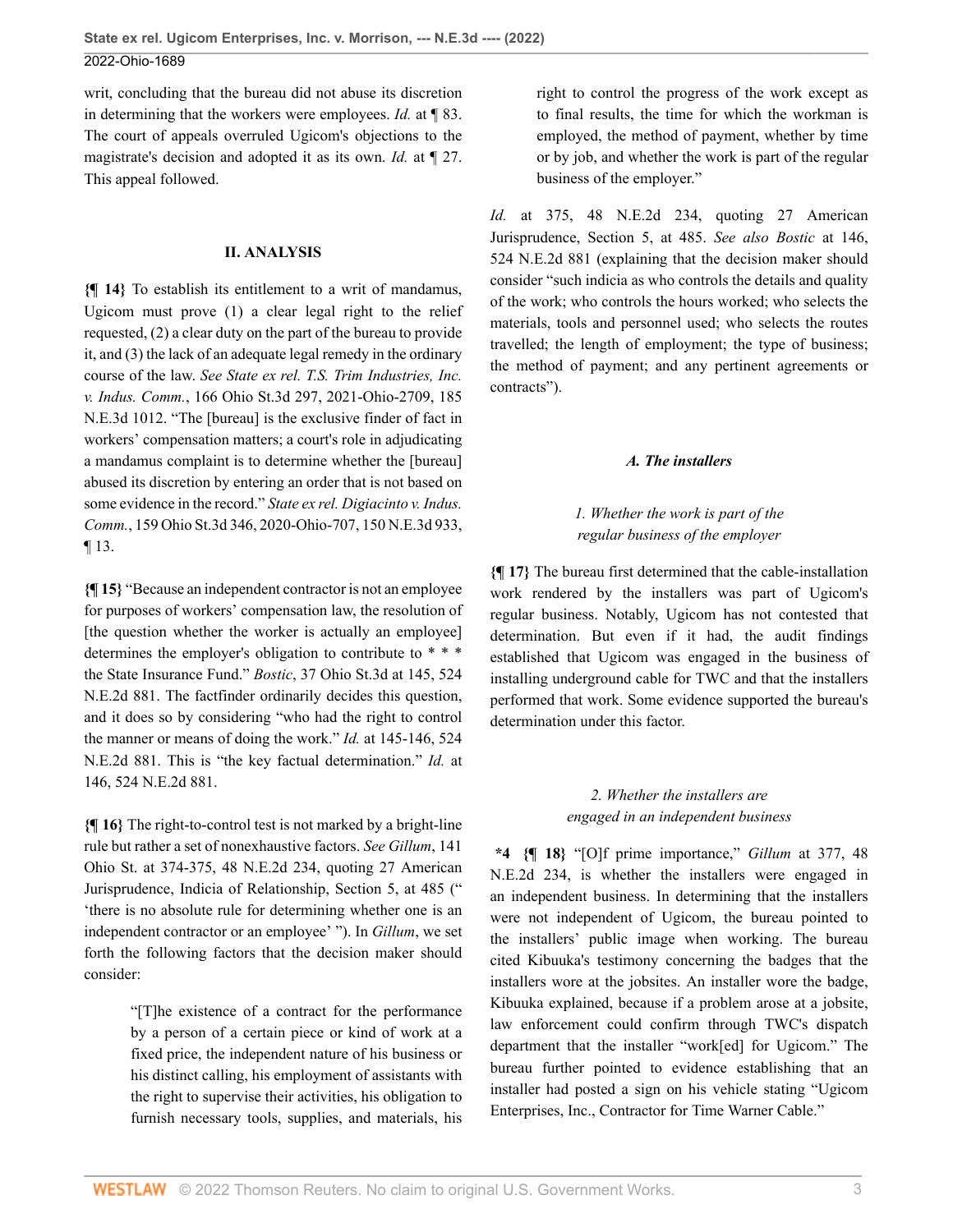**{¶ 19}** In response, Ugicom cites evidence establishing that it was TWC, not Ugicom, that required the installers to wear the badges, that the installers wore reflective vests bearing TWC's name, and that the bureau's Form U-3S provides that coverage is *elective* for a limited liability company acting as a sole proprietor, which apparently is the business structure adopted by some of the installers. But even if those points tend to detract from the bureau's decision, there is at least some evidence supporting its finding that the installers were not independent of Ugicom. *See [State ex rel. Packaging Corp. of](http://www.westlaw.com/Link/Document/FullText?findType=Y&serNum=2033762708&pubNum=0007902&originatingDoc=I49937d00db7211ecbba4d707ee4952c4&refType=RP&originationContext=document&vr=3.0&rs=cblt1.0&transitionType=DocumentItem&contextData=(sc.Default)) Am. v. Indus. Comm.*[, 139 Ohio St.3d 591, 2014-Ohio-2871,](http://www.westlaw.com/Link/Document/FullText?findType=Y&serNum=2033762708&pubNum=0007902&originatingDoc=I49937d00db7211ecbba4d707ee4952c4&refType=RP&originationContext=document&vr=3.0&rs=cblt1.0&transitionType=DocumentItem&contextData=(sc.Default)) [13 N.E.3d 1163, ¶ 26](http://www.westlaw.com/Link/Document/FullText?findType=Y&serNum=2033762708&pubNum=0007902&originatingDoc=I49937d00db7211ecbba4d707ee4952c4&refType=RP&originationContext=document&vr=3.0&rs=cblt1.0&transitionType=DocumentItem&contextData=(sc.Default)) ("it is not an abuse of discretion for the commission to rely on evidence that is contradicted by equally persuasive evidence").

#### *3. Method of payment*

**{¶ 20}** The bureau determined that the method by which Ugicom paid the installers further indicated that the installers were not independent contractors. The bureau focused on the installers' prospect of profits or losses. When asked how the installers were paid, Kibuuka testified that he would "make up" an amount to pay the installers for each type of service: "So, for instance if Time Warner pays me a hundred dollars to drill a sidewalk, then I will pay my contractor \$80 to do that same sidewalk and Ugicom will keep the \$20, something like that." In other words, Ugicom's rate of pay was nonnegotiable, meaning that Ugicom foreclosed the installers from submitting bids. The bureau reasoned that the installers were distinct from independent contractors in the construction industry who "maintain" I their own separate business [and] take[ ] into consideration all of their expenses when pricing work in order to make a profit and [are] at risk of a loss."

**{¶ 21}** Ugicom advances several arguments in response. First, it correctly argues that the bureau erred in concluding that the installers' receipt of piece-rate compensation (essentially, payment per job rather than payment per hour) was evidence of an employment relationship. The bureau reached this conclusion because aspects of piece-rate compensation are covered by regulations adopted under the Fair Labor Standards Act, [29 U.S.C. 201 et seq.](http://www.westlaw.com/Link/Document/FullText?findType=L&pubNum=1000546&cite=29USCAS201&originatingDoc=I49937d00db7211ecbba4d707ee4952c4&refType=LQ&originationContext=document&vr=3.0&rs=cblt1.0&transitionType=DocumentItem&contextData=(sc.Default)) *See* [29 C.F.R. 778.109](http://www.westlaw.com/Link/Document/FullText?findType=L&pubNum=1000547&cite=29CFRS778.109&originatingDoc=I49937d00db7211ecbba4d707ee4952c4&refType=LQ&originationContext=document&vr=3.0&rs=cblt1.0&transitionType=DocumentItem&contextData=(sc.Default)) and [778.111.](http://www.westlaw.com/Link/Document/FullText?findType=L&pubNum=1000547&cite=29CFRS778.111&originatingDoc=I49937d00db7211ecbba4d707ee4952c4&refType=LQ&originationContext=document&vr=3.0&rs=cblt1.0&transitionType=DocumentItem&contextData=(sc.Default)) The regulations cited by the bureau do not, however, explicitly account for the common-law right-tocontrol test. Indeed, as the Eleventh Circuit Court of Appeals concluded in *[Garcia-Celestino v. Ruiz Harvesting, Inc.](http://www.westlaw.com/Link/Document/FullText?findType=Y&serNum=2045178165&pubNum=0000506&originatingDoc=I49937d00db7211ecbba4d707ee4952c4&refType=RP&fi=co_pp_sp_506_1122&originationContext=document&vr=3.0&rs=cblt1.0&transitionType=DocumentItem&contextData=(sc.Default)#co_pp_sp_506_1122)*, 898 [F.3d 1110, 1122 \(11th Cir. 2018\),](http://www.westlaw.com/Link/Document/FullText?findType=Y&serNum=2045178165&pubNum=0000506&originatingDoc=I49937d00db7211ecbba4d707ee4952c4&refType=RP&fi=co_pp_sp_506_1122&originationContext=document&vr=3.0&rs=cblt1.0&transitionType=DocumentItem&contextData=(sc.Default)#co_pp_sp_506_1122) the federal act and the common-law right-to-control test involve different standards for identifying an employment relationship.

**{¶ 22}** Ugicom further faults the bureau's failure to apply the law-of-the-case doctrine, *see [Nolan v. Nolan](http://www.westlaw.com/Link/Document/FullText?findType=Y&serNum=1984122314&pubNum=0000996&originatingDoc=I49937d00db7211ecbba4d707ee4952c4&refType=RP&fi=co_pp_sp_996_3&originationContext=document&vr=3.0&rs=cblt1.0&transitionType=DocumentItem&contextData=(sc.Default)#co_pp_sp_996_3)*, 11 Ohio [St.3d 1, 3-4, 462 N.E.2d 410 \(1984\),](http://www.westlaw.com/Link/Document/FullText?findType=Y&serNum=1984122314&pubNum=0000996&originatingDoc=I49937d00db7211ecbba4d707ee4952c4&refType=RP&fi=co_pp_sp_996_3&originationContext=document&vr=3.0&rs=cblt1.0&transitionType=DocumentItem&contextData=(sc.Default)#co_pp_sp_996_3) arguing that both the bureau and the court of appeals in *Ugicom I*[, 2014-Ohio-4942,](http://www.westlaw.com/Link/Document/FullText?findType=Y&serNum=2034744795&pubNum=0006832&originatingDoc=I49937d00db7211ecbba4d707ee4952c4&refType=RP&originationContext=document&vr=3.0&rs=cblt1.0&transitionType=DocumentItem&contextData=(sc.Default)) [at ¶ 25,](http://www.westlaw.com/Link/Document/FullText?findType=Y&serNum=2034744795&pubNum=0006832&originatingDoc=I49937d00db7211ecbba4d707ee4952c4&refType=RP&originationContext=document&vr=3.0&rs=cblt1.0&transitionType=DocumentItem&contextData=(sc.Default)) failed to honor the *[Ugicom I](http://www.westlaw.com/Link/Document/FullText?findType=Y&serNum=2034744795&pubNum=0006832&originatingDoc=I49937d00db7211ecbba4d707ee4952c4&refType=RP&originationContext=document&vr=3.0&rs=cblt1.0&transitionType=DocumentItem&contextData=(sc.Default))* court's statement that payment per job is indicative of an independent-contractor relationship. But we need not reach Ugicom's law-of-the-case argument, because the bureau's reliance on the regulations was otherwise erroneous.

**\*5 {¶ 23}** Ugicom also argues that the installers faced opportunities for profits or losses and had to consider the cost of traveling to a job, the length of time required to complete the job, and the job's complexity. And Ugicom correctly points out that the installers' receipt of Forms 1099 rather than Forms W-2 supports a finding that they were independent contractors. *See [Northeast Ohio College of Massotherapy](http://www.westlaw.com/Link/Document/FullText?findType=Y&serNum=2001519097&pubNum=0000578&originatingDoc=I49937d00db7211ecbba4d707ee4952c4&refType=RP&fi=co_pp_sp_578_203&originationContext=document&vr=3.0&rs=cblt1.0&transitionType=DocumentItem&contextData=(sc.Default)#co_pp_sp_578_203) v. Burek*[, 144 Ohio App.3d 196, 203-204, 759 N.E.2d 869](http://www.westlaw.com/Link/Document/FullText?findType=Y&serNum=2001519097&pubNum=0000578&originatingDoc=I49937d00db7211ecbba4d707ee4952c4&refType=RP&fi=co_pp_sp_578_203&originationContext=document&vr=3.0&rs=cblt1.0&transitionType=DocumentItem&contextData=(sc.Default)#co_pp_sp_578_203) [\(7th Dist.2001\)](http://www.westlaw.com/Link/Document/FullText?findType=Y&serNum=2001519097&pubNum=0000578&originatingDoc=I49937d00db7211ecbba4d707ee4952c4&refType=RP&fi=co_pp_sp_578_203&originationContext=document&vr=3.0&rs=cblt1.0&transitionType=DocumentItem&contextData=(sc.Default)#co_pp_sp_578_203) ("The use of [Forms 1099] typically suggests that the parties were not acting in an employer/employee relationship but rather in that of an independent contractor relationship").

**{¶ 24}** Although Ugicom's arguments are not without some force, the narrow question here is whether some evidence supported the bureau's determinations. We conclude that some evidence supported the determinations, namely, the evidence showing Ugicom's exertion of control over the installers through its method of payment. Ugicom's take-itor-leave-it approach to pricing the jobs, which foreclosed an installer's ability to submit a bid, was a means of controlling the installers.

## *4. Length of employment*

**{¶ 25}** The bureau determined that Ugicom had an ongoing relationship with the installers. In support of that finding, the bureau pointed to the "high dollar amounts" reflected on the installers' Forms 1099, which the bureau reasoned was indicative of large volumes of work performed by the installers. The bureau also inferred that the installers were involved in an ongoing relationship with Ugicom because there was no evidence showing that the installers had advertised their services to the community at large.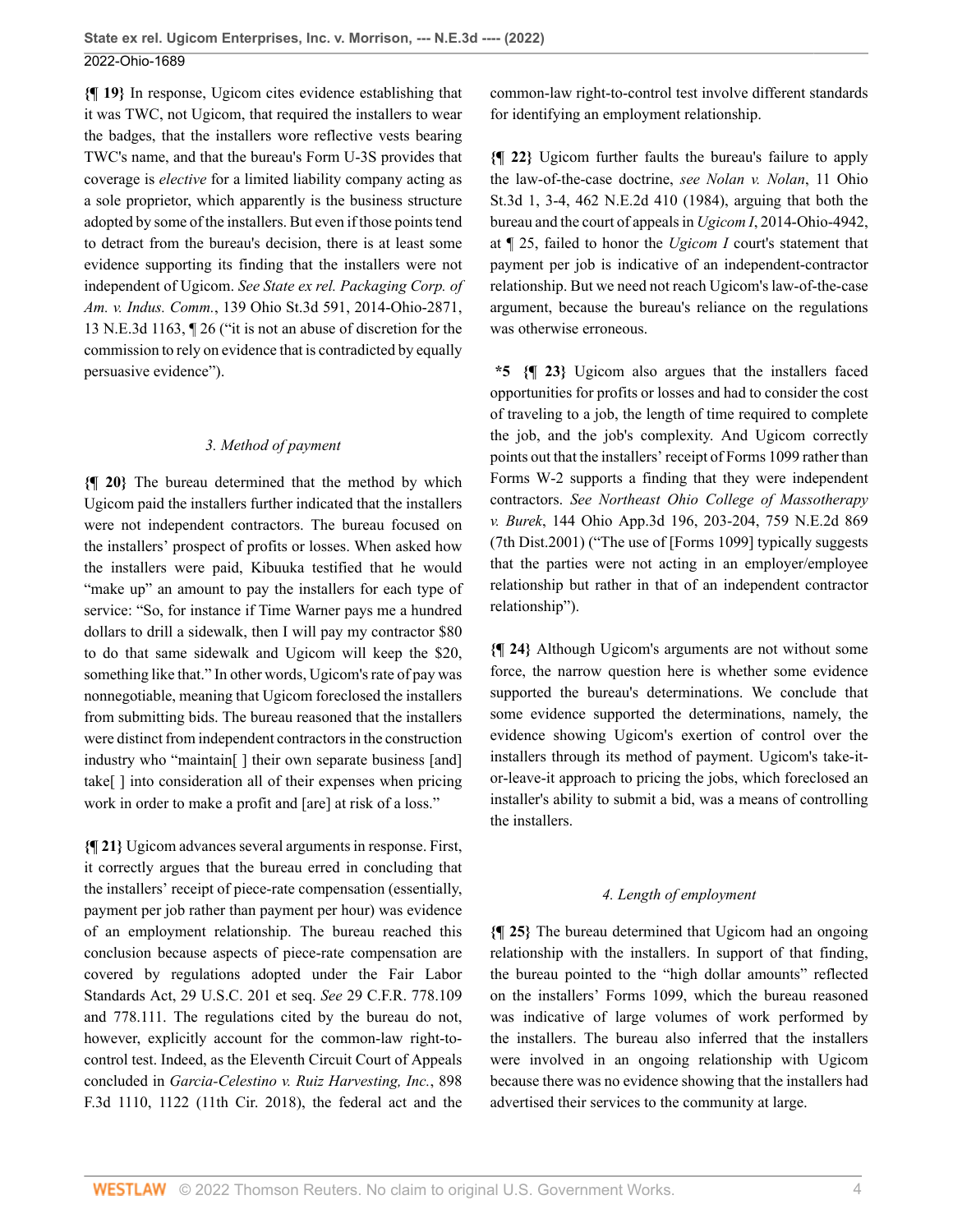**{¶ 26}** Ugicom challenges the bureau's determination that Ugicom had an ongoing relationship with the installers, claiming that the bureau cited no legal authority permitting it to consider that factor. It also claims that an "ongoing relationship is not evidence of an employment relationship." Ugicom is wrong on both counts. As the bureau noted in its decision, this court determined in *[Bostic](http://www.westlaw.com/Link/Document/FullText?findType=Y&serNum=1988078504&pubNum=0000996&originatingDoc=I49937d00db7211ecbba4d707ee4952c4&refType=RP&originationContext=document&vr=3.0&rs=cblt1.0&transitionType=DocumentItem&contextData=(sc.Default))* that the "length of employment" is relevant to the analysis, [37 Ohio St.3d at 146,](http://www.westlaw.com/Link/Document/FullText?findType=Y&serNum=1988078504&pubNum=0000996&originatingDoc=I49937d00db7211ecbba4d707ee4952c4&refType=RP&fi=co_pp_sp_996_146&originationContext=document&vr=3.0&rs=cblt1.0&transitionType=DocumentItem&contextData=(sc.Default)#co_pp_sp_996_146) [524 N.E.2d 881.](http://www.westlaw.com/Link/Document/FullText?findType=Y&serNum=1988078504&pubNum=0000996&originatingDoc=I49937d00db7211ecbba4d707ee4952c4&refType=RP&fi=co_pp_sp_996_146&originationContext=document&vr=3.0&rs=cblt1.0&transitionType=DocumentItem&contextData=(sc.Default)#co_pp_sp_996_146) Nor does Ugicom persuasively contest the bureau's rationale regarding the installers' lack of advertising. Ugicom singles out evidence pertaining to Lule's advertising expenses, but we fail to see how this bears on the installers' worker status. Moreover, the most we can find in the record is a bare line item showing that Lule claimed a \$20 advertising expense for one tax year.

**{¶ 27}** Ugicom's reliance on *[Barcus v. Buehrer](http://www.westlaw.com/Link/Document/FullText?findType=Y&serNum=2036818448&pubNum=0000999&originatingDoc=I49937d00db7211ecbba4d707ee4952c4&refType=RP&originationContext=document&vr=3.0&rs=cblt1.0&transitionType=DocumentItem&contextData=(sc.Default))*, 10th [Dist. Franklin No. 14AP-942, 2015-Ohio-3122, 2015 WL](http://www.westlaw.com/Link/Document/FullText?findType=Y&serNum=2036818448&pubNum=0000999&originatingDoc=I49937d00db7211ecbba4d707ee4952c4&refType=RP&originationContext=document&vr=3.0&rs=cblt1.0&transitionType=DocumentItem&contextData=(sc.Default)) [4628724](http://www.westlaw.com/Link/Document/FullText?findType=Y&serNum=2036818448&pubNum=0000999&originatingDoc=I49937d00db7211ecbba4d707ee4952c4&refType=RP&originationContext=document&vr=3.0&rs=cblt1.0&transitionType=DocumentItem&contextData=(sc.Default)), is also unavailing. Ugicom points to arguable similarities between the contract that it used with its installers and the contract at issue in *[Barcus](http://www.westlaw.com/Link/Document/FullText?findType=Y&serNum=2036818448&pubNum=0006832&originatingDoc=I49937d00db7211ecbba4d707ee4952c4&refType=RP&originationContext=document&vr=3.0&rs=cblt1.0&transitionType=DocumentItem&contextData=(sc.Default))*, highlighting each contract's duration and notice provisions. But although the court of appeals in *[Barcus](http://www.westlaw.com/Link/Document/FullText?findType=Y&serNum=2036818448&pubNum=0006832&originatingDoc=I49937d00db7211ecbba4d707ee4952c4&refType=RP&originationContext=document&vr=3.0&rs=cblt1.0&transitionType=DocumentItem&contextData=(sc.Default))* concluded that the worker in that case was an independent contractor, it did so for reasons unrelated to the contractual provisions to which Ugicom refers. *See id.* [at ¶ 26-32.](http://www.westlaw.com/Link/Document/FullText?findType=Y&serNum=2036818448&pubNum=0006832&originatingDoc=I49937d00db7211ecbba4d707ee4952c4&refType=RP&originationContext=document&vr=3.0&rs=cblt1.0&transitionType=DocumentItem&contextData=(sc.Default))

**{¶ 28}** In summary, some evidence supported the bureau's determination under this factor.

#### *5. Pertinent agreements or contracts*

**{¶ 29}** The bureau pointed to Ugicom's independentcontractor agreement as evidence of Ugicom's efforts to control the installers. Although the agreement labeled an installer as an independent contractor, the bureau determined that the significance of that label was undercut by the agreement's noncompete clause, which provided that an installer "shall not provide during the agreement term services to any competitor of [Ugicom]."

**\*6 {¶ 30}** Ugicom claims that the bureau assigned too much significance to the noncompete clause, arguing that the clause did not restrict an installer from performing work unrelated to Ugicom's services. True, the agreement defined the term "competitor" as a "provider of services similar to those provided by [Ugicom]." But the agreement nevertheless restricted the installers' freedom to work, which evinces a measure of Ugicom's control over the installers.

**{¶ 31}** Ugicom again invokes *Barcus*[, 2015-Ohio-3122,](http://www.westlaw.com/Link/Document/FullText?findType=Y&serNum=2036818448&pubNum=0006832&originatingDoc=I49937d00db7211ecbba4d707ee4952c4&refType=RP&originationContext=document&vr=3.0&rs=cblt1.0&transitionType=DocumentItem&contextData=(sc.Default)) [at ¶ 26](http://www.westlaw.com/Link/Document/FullText?findType=Y&serNum=2036818448&pubNum=0006832&originatingDoc=I49937d00db7211ecbba4d707ee4952c4&refType=RP&originationContext=document&vr=3.0&rs=cblt1.0&transitionType=DocumentItem&contextData=(sc.Default)), claiming that the court of appeals in that case held that an independent-contractor agreement that included a noncompete clause was unequivocal evidence of an independent-contractor relationship. But *[Barcus](http://www.westlaw.com/Link/Document/FullText?findType=Y&serNum=2036818448&pubNum=0006832&originatingDoc=I49937d00db7211ecbba4d707ee4952c4&refType=RP&originationContext=document&vr=3.0&rs=cblt1.0&transitionType=DocumentItem&contextData=(sc.Default))* is silent as to the effect of the noncompete clause in that case. The court of appeals' decision in *[Americare Healthcare Servs.,](http://www.westlaw.com/Link/Document/FullText?findType=Y&serNum=2023824914&pubNum=0000999&originatingDoc=I49937d00db7211ecbba4d707ee4952c4&refType=RP&originationContext=document&vr=3.0&rs=cblt1.0&transitionType=DocumentItem&contextData=(sc.Default)) Inc. v. Akabuaku*[, 10th Dist. Franklin No. 10AP-777, 2010-](http://www.westlaw.com/Link/Document/FullText?findType=Y&serNum=2023824914&pubNum=0000999&originatingDoc=I49937d00db7211ecbba4d707ee4952c4&refType=RP&originationContext=document&vr=3.0&rs=cblt1.0&transitionType=DocumentItem&contextData=(sc.Default)) [Ohio-5631, 2010 WL 4705148](http://www.westlaw.com/Link/Document/FullText?findType=Y&serNum=2023824914&pubNum=0000999&originatingDoc=I49937d00db7211ecbba4d707ee4952c4&refType=RP&originationContext=document&vr=3.0&rs=cblt1.0&transitionType=DocumentItem&contextData=(sc.Default)), which Ugicom also cites, is further afield because it concerned whether a noncompete clause could be enforced, not whether it was indicative of a particular work relationship, *id.* [at ¶ 21](http://www.westlaw.com/Link/Document/FullText?findType=Y&serNum=2023824914&pubNum=0006832&originatingDoc=I49937d00db7211ecbba4d707ee4952c4&refType=RP&originationContext=document&vr=3.0&rs=cblt1.0&transitionType=DocumentItem&contextData=(sc.Default)).

**{¶ 32}** In summary, the independent-contractor agreement is some evidence of an employment relationship between Ugicom and the installers.

# *6. Whether the parties believed they were creating an employment relationship*

**{¶ 33}** In considering this factor, the bureau was unpersuaded by Ugicom's evidence showing that some of the installers thought they were independent contractors. Specifically, the bureau gave no weight to uncontroverted affidavits submitted by two Ugicom installers attesting that they were independent contractors. The bureau reasoned that the substance of the work relationship, rather than its form, was the touchstone for determining the installers' worker status.

**{¶ 34}** Ugicom challenges the bureau's disregard of the affidavits. But we have held that the bureau does not necessarily err when, as here, it disregards an uncontroverted affidavit. *[State ex rel. Cherryhill Mgt., Inc. v. Indus. Comm.](http://www.westlaw.com/Link/Document/FullText?findType=Y&serNum=2013849882&pubNum=0000578&originatingDoc=I49937d00db7211ecbba4d707ee4952c4&refType=RP&originationContext=document&vr=3.0&rs=cblt1.0&transitionType=DocumentItem&contextData=(sc.Default))*, [116 Ohio St.3d 27, 2007-Ohio-5508, 876 N.E.2d 525, ¶](http://www.westlaw.com/Link/Document/FullText?findType=Y&serNum=2013849882&pubNum=0000578&originatingDoc=I49937d00db7211ecbba4d707ee4952c4&refType=RP&originationContext=document&vr=3.0&rs=cblt1.0&transitionType=DocumentItem&contextData=(sc.Default)) [13](http://www.westlaw.com/Link/Document/FullText?findType=Y&serNum=2013849882&pubNum=0000578&originatingDoc=I49937d00db7211ecbba4d707ee4952c4&refType=RP&originationContext=document&vr=3.0&rs=cblt1.0&transitionType=DocumentItem&contextData=(sc.Default)) (rejecting the argument that "absent contrary evidence, the commission must accept [the affiant's] affidavit as persuasive").

**{¶ 35}** Ugicom also challenges the bureau's refusal to assign weight to the independent-contractor label that Ugicom gave the installers in the independent-contractor agreement. Although the bureau was perhaps too dismissive of the contract—by suggesting that such a contract may be a "red flag"—the bureau's conclusion that it was not bound by the parties' labels was nevertheless correct, because "a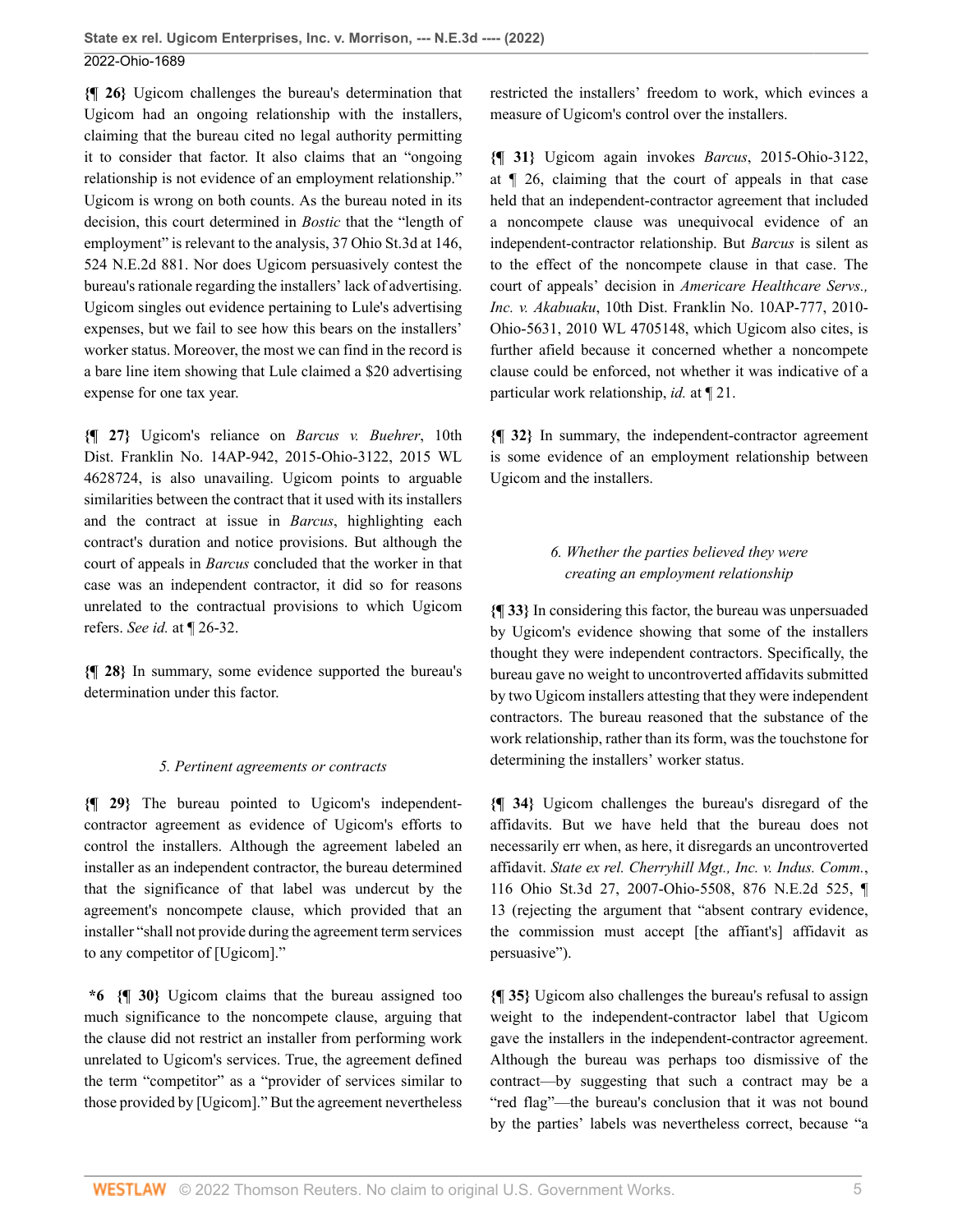description by the parties of their future relationship is not necessarily determinative when viewed in light of their actual subsequent activities," *[N & G Constr., Inc. v. Lindley](http://www.westlaw.com/Link/Document/FullText?findType=Y&serNum=1979144860&pubNum=0000578&originatingDoc=I49937d00db7211ecbba4d707ee4952c4&refType=RP&fi=co_pp_sp_578_417&originationContext=document&vr=3.0&rs=cblt1.0&transitionType=DocumentItem&contextData=(sc.Default)#co_pp_sp_578_417)*, 56 Ohio [St.2d 415, 417, 384 N.E.2d 704 \(1978\), fn. 1](http://www.westlaw.com/Link/Document/FullText?findType=Y&serNum=1979144860&pubNum=0000578&originatingDoc=I49937d00db7211ecbba4d707ee4952c4&refType=RP&fi=co_pp_sp_578_417&originationContext=document&vr=3.0&rs=cblt1.0&transitionType=DocumentItem&contextData=(sc.Default)#co_pp_sp_578_417) (declining to assign determinative weight to a contract's declaration that the appellant in that case was an independent contractor).

**{¶ 36}** Mindful that the bureau is the "exclusive finder of fact" with the sole "responsibility to evaluate the weight and credibility of the evidence," *[State ex rel. Beyer v. Autoneum N.](http://www.westlaw.com/Link/Document/FullText?findType=Y&serNum=2049190624&pubNum=0007902&originatingDoc=I49937d00db7211ecbba4d707ee4952c4&refType=RP&originationContext=document&vr=3.0&rs=cblt1.0&transitionType=DocumentItem&contextData=(sc.Default)) Am.*[, 157 Ohio St.3d 316, 2019-Ohio-3714, 136 N.E.3d 454,](http://www.westlaw.com/Link/Document/FullText?findType=Y&serNum=2049190624&pubNum=0007902&originatingDoc=I49937d00db7211ecbba4d707ee4952c4&refType=RP&originationContext=document&vr=3.0&rs=cblt1.0&transitionType=DocumentItem&contextData=(sc.Default)) [¶ 8](http://www.westlaw.com/Link/Document/FullText?findType=Y&serNum=2049190624&pubNum=0007902&originatingDoc=I49937d00db7211ecbba4d707ee4952c4&refType=RP&originationContext=document&vr=3.0&rs=cblt1.0&transitionType=DocumentItem&contextData=(sc.Default)), we conclude that the bureau did not abuse its discretion in failing to credit Ugicom's evidence under this factor.

#### *7. Tools for the job*

**{¶ 37}** Ugicom challenges the bureau's refusal to give credit to the fact that the installers supplied their own vehicles, gasoline, cell phones, hand tools, and ladders. The bureau declined to accord any weight to that work arrangement because, in its reasoning, it is not uncommon in employment relationships for an employee to supply his own vehicle and tools and to receive mileage reimbursement. But the evidence supporting the bureau's statement in that regard is not apparent in its decision. It follows that the bureau's conclusion under this factor was not supported by some evidence.

## *8. The skill required in the particular occupation*

**\*7 {¶ 38}** The bureau determined that minimal skill was required to do the installers' job. Some evidence supported this determination—the bureau quoted in its decision Eyink's statement that the "skill level needed to bury the cable is not high or unique." Ugicom challenges that statement in two ways, but neither is persuasive. First, it points to decisions by other courts determining that cable installers possess specialized skills*. See [Santelices v. Cable Wiring and](http://www.westlaw.com/Link/Document/FullText?findType=Y&serNum=2001588712&pubNum=0004637&originatingDoc=I49937d00db7211ecbba4d707ee4952c4&refType=RP&fi=co_pp_sp_4637_1320&originationContext=document&vr=3.0&rs=cblt1.0&transitionType=DocumentItem&contextData=(sc.Default)#co_pp_sp_4637_1320) [S. Florida Cable Contrs., Inc.](http://www.westlaw.com/Link/Document/FullText?findType=Y&serNum=2001588712&pubNum=0004637&originatingDoc=I49937d00db7211ecbba4d707ee4952c4&refType=RP&fi=co_pp_sp_4637_1320&originationContext=document&vr=3.0&rs=cblt1.0&transitionType=DocumentItem&contextData=(sc.Default)#co_pp_sp_4637_1320)*, 147 F.Supp.2d 1313, 1320 [\(S.D. Fla. 2001\)](http://www.westlaw.com/Link/Document/FullText?findType=Y&serNum=2001588712&pubNum=0004637&originatingDoc=I49937d00db7211ecbba4d707ee4952c4&refType=RP&fi=co_pp_sp_4637_1320&originationContext=document&vr=3.0&rs=cblt1.0&transitionType=DocumentItem&contextData=(sc.Default)#co_pp_sp_4637_1320); *[Bennett v. Unitek Global Servs., L.L.C.](http://www.westlaw.com/Link/Document/FullText?findType=Y&serNum=2031510755&pubNum=0000999&originatingDoc=I49937d00db7211ecbba4d707ee4952c4&refType=RP&fi=co_pp_sp_999_10&originationContext=document&vr=3.0&rs=cblt1.0&transitionType=DocumentItem&contextData=(sc.Default)#co_pp_sp_999_10)*, [N.D.Ill. No. 10 C 4968, 2013 WL 4804841, \\*9-10 \(Sept.](http://www.westlaw.com/Link/Document/FullText?findType=Y&serNum=2031510755&pubNum=0000999&originatingDoc=I49937d00db7211ecbba4d707ee4952c4&refType=RP&fi=co_pp_sp_999_10&originationContext=document&vr=3.0&rs=cblt1.0&transitionType=DocumentItem&contextData=(sc.Default)#co_pp_sp_999_10) [9, 2013\)](http://www.westlaw.com/Link/Document/FullText?findType=Y&serNum=2031510755&pubNum=0000999&originatingDoc=I49937d00db7211ecbba4d707ee4952c4&refType=RP&fi=co_pp_sp_999_10&originationContext=document&vr=3.0&rs=cblt1.0&transitionType=DocumentItem&contextData=(sc.Default)#co_pp_sp_999_10). But the core inquiry here concerns the facts, and the facts presented in other decisions may not substitute for those in this case. Second, Ugicom argues that in addition to burying the cable, the installers connected the cable to the connection box on the home and used a meter to ensure that the connection was successful. But Ugicom does not develop a fact-based argument to show that these other tasks required specialized skills.

**{¶ 39}** It suffices for the purposes of our review that the bureau's determination under this factor was supported by some evidence.

# *9. Details and quality of the work*

**{¶ 40}** In considering this factor, the bureau assigned weight to Ugicom's reliance on a quality-control inspector to ensure that the installers were doing their jobs correctly. But Ugicom correctly points out that the inspector's purpose was to ensure that the installers were doing their jobs according to the standards prescribed by TWC, not Ugicom. And even if Ugicom had prescribed the standards, a contract provision stating that a job shall be performed subject to the " 'approval or satisfaction of the employer \* \* \* is not an assumption by the employer of the right to control the person employed as to the details or method of doing the work, but is only a provision that the employer may see that the contract is carried out according to the plans.' " *Gillum*[, 141 Ohio St. at 382, 48](http://www.westlaw.com/Link/Document/FullText?findType=Y&serNum=1943108668&pubNum=0000633&originatingDoc=I49937d00db7211ecbba4d707ee4952c4&refType=RP&fi=co_pp_sp_633_382&originationContext=document&vr=3.0&rs=cblt1.0&transitionType=DocumentItem&contextData=(sc.Default)#co_pp_sp_633_382) [N.E.2d 234](http://www.westlaw.com/Link/Document/FullText?findType=Y&serNum=1943108668&pubNum=0000633&originatingDoc=I49937d00db7211ecbba4d707ee4952c4&refType=RP&fi=co_pp_sp_633_382&originationContext=document&vr=3.0&rs=cblt1.0&transitionType=DocumentItem&contextData=(sc.Default)#co_pp_sp_633_382), quoting 27 American Jurisprudence, Section 7, at 488. The bureau also found it significant that TWC would fine Ugicom for substandard work. But that is a mark of TWC's control over Ugicom, not Ugicom's control over the installers.

**{¶ 41}** Ugicom next challenges the bureau's finding that "[the installers' work] is not the type of work where a supervisor must tell the worker where to dig a trench for each job order." Ugicom correctly exposes a flaw in the bureau's reasoning in *[Gillum](http://www.westlaw.com/Link/Document/FullText?findType=Y&serNum=1943108668&pubNum=0000578&originatingDoc=I49937d00db7211ecbba4d707ee4952c4&refType=RP&originationContext=document&vr=3.0&rs=cblt1.0&transitionType=DocumentItem&contextData=(sc.Default))*, this court recognized that a lack of supervision is indicative of a lack of control, *id.* [at 381, 48 N.E.2d 234.](http://www.westlaw.com/Link/Document/FullText?findType=Y&serNum=1943108668&pubNum=0000633&originatingDoc=I49937d00db7211ecbba4d707ee4952c4&refType=RP&fi=co_pp_sp_633_381&originationContext=document&vr=3.0&rs=cblt1.0&transitionType=DocumentItem&contextData=(sc.Default)#co_pp_sp_633_381) Nor is it clear that there was some evidence to support the bureau's statement that the installers' decisions about where and how to bury a cable "are the same decisions made by competent employees."

**{¶ 42}** Ugicom correctly notes that it did not impose work requirements on the installers akin to those of employees. First, rather than requiring the installers to work from, say, 8:00 a.m. to 5:00 p.m., the installers needed only to respond to service requests within two hours. This arrangement is not the same level of control as "[t]elling a hired person that he must work from this hour to this hour \* \* \*, which suggests that the person is an employee." *[Soloman v. Dayton Window](http://www.westlaw.com/Link/Document/FullText?findType=Y&serNum=2026620646&pubNum=0000994&originatingDoc=I49937d00db7211ecbba4d707ee4952c4&refType=RP&originationContext=document&vr=3.0&rs=cblt1.0&transitionType=DocumentItem&contextData=(sc.Default)) & Door Co., L.L.C.*[, 196 Ohio App.3d 16, 2011-Ohio-6182,](http://www.westlaw.com/Link/Document/FullText?findType=Y&serNum=2026620646&pubNum=0000994&originatingDoc=I49937d00db7211ecbba4d707ee4952c4&refType=RP&originationContext=document&vr=3.0&rs=cblt1.0&transitionType=DocumentItem&contextData=(sc.Default)) [961 N.E.2d 1229, ¶ 16 \(2d Dist.\)](http://www.westlaw.com/Link/Document/FullText?findType=Y&serNum=2026620646&pubNum=0000994&originatingDoc=I49937d00db7211ecbba4d707ee4952c4&refType=RP&originationContext=document&vr=3.0&rs=cblt1.0&transitionType=DocumentItem&contextData=(sc.Default)). Second, as noted above,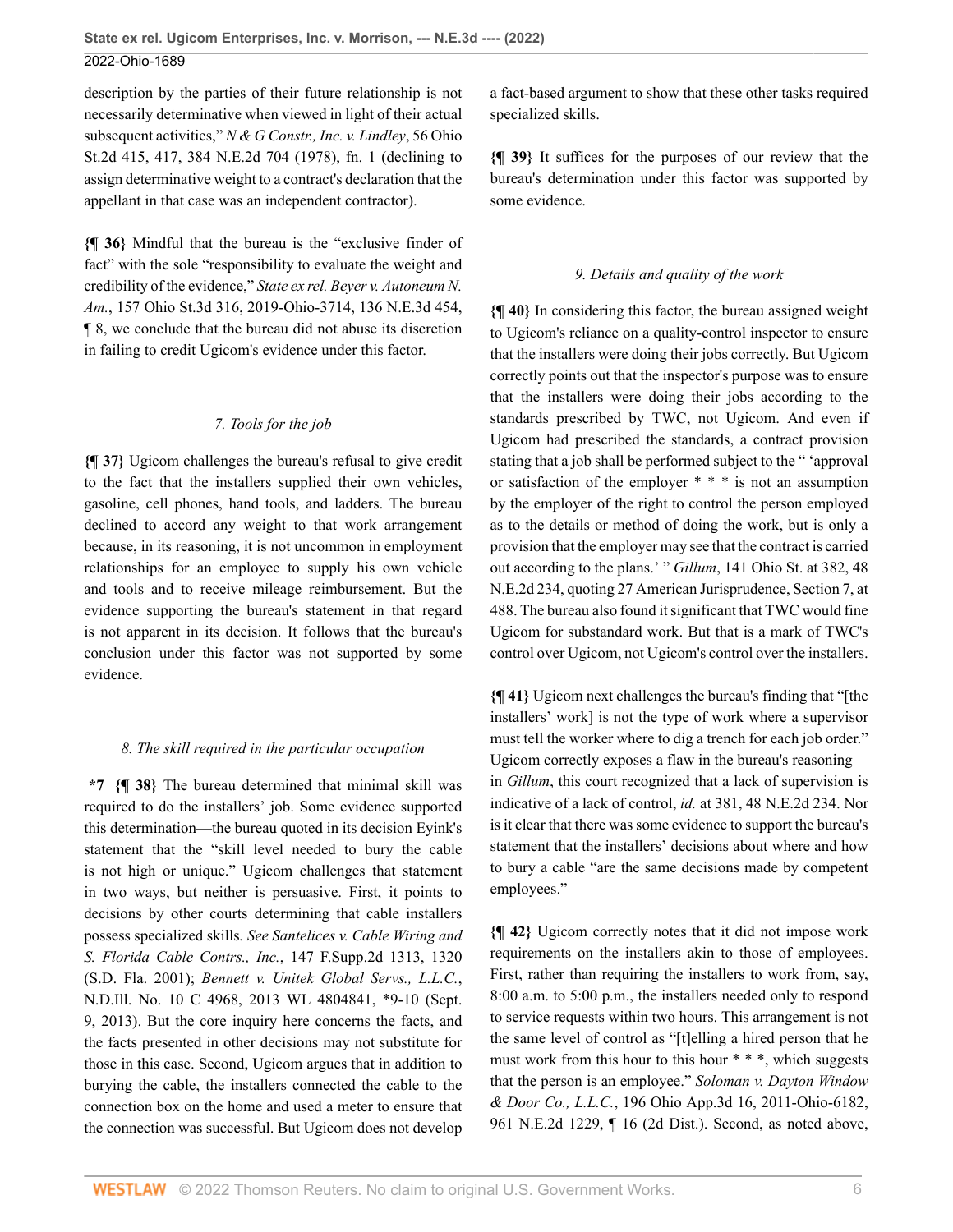the installers were free to accept or reject the jobs posted to Ugicom's website. Neither of these facets of the work relationship reflect Ugicom's control over the installers. [3](#page-13-2)

**\*8 {¶ 43}** In summary, the bureau's finding under this factor was not supported by some evidence.

#### *10. The bureau's ultimate conclusion*

**{¶ 44}** Although the evidence presented to the bureau concerning the installers' worker status points in both directions, we are not called upon to reweigh it here; rather, our function is to determine whether the bureau abused its discretion by entering an order that is not based on some evidence in the record. *See Digiacinto*[, 159 Ohio St.3d 346,](http://www.westlaw.com/Link/Document/FullText?findType=Y&serNum=2050488060&pubNum=0007902&originatingDoc=I49937d00db7211ecbba4d707ee4952c4&refType=RP&originationContext=document&vr=3.0&rs=cblt1.0&transitionType=DocumentItem&contextData=(sc.Default)) [2020-Ohio-707, 150 N.E.3d 933, at ¶ 13.](http://www.westlaw.com/Link/Document/FullText?findType=Y&serNum=2050488060&pubNum=0007902&originatingDoc=I49937d00db7211ecbba4d707ee4952c4&refType=RP&originationContext=document&vr=3.0&rs=cblt1.0&transitionType=DocumentItem&contextData=(sc.Default)) Applying that standard, we conclude that the bureau did not abuse its discretion in determining that the installers were Ugicom's employees, because most (though not all) of the bureau's conclusions under the factors were rooted in some evidence in the record.

#### *B. The quality-control worker*

**{¶ 45}** The bureau determined that Lule, who performed quality-control services for Ugicom, was Ugicom's employee. In reaching that conclusion, the bureau relied on testimony from Eyink, who deduced that Ugicom had been Lule's sole source of income for a period. In the bureau's view, Lule's financial dependence on Ugicom was evidence that he was not engaged in a business independent of Ugicom.

<span id="page-6-1"></span>**{¶ 46}** Ugicom contends that Lule worked as an independent contractor, noting that he held himself out to the IRS as selfemployed and maintained his own workers' compensation policy. [4](#page-13-3) We reiterate what we have said before: our role here is not to reweigh the evidence. *See [State ex rel. Turner](http://www.westlaw.com/Link/Document/FullText?findType=Y&serNum=2035740557&pubNum=0007902&originatingDoc=I49937d00db7211ecbba4d707ee4952c4&refType=RP&originationContext=document&vr=3.0&rs=cblt1.0&transitionType=DocumentItem&contextData=(sc.Default)) [Constr. Co. of Ohio v. Indus. Comm.](http://www.westlaw.com/Link/Document/FullText?findType=Y&serNum=2035740557&pubNum=0007902&originatingDoc=I49937d00db7211ecbba4d707ee4952c4&refType=RP&originationContext=document&vr=3.0&rs=cblt1.0&transitionType=DocumentItem&contextData=(sc.Default))*, 142 Ohio St.3d 310, [2015-Ohio-1202, 29 N.E.3d 969, ¶ 12.](http://www.westlaw.com/Link/Document/FullText?findType=Y&serNum=2035740557&pubNum=0007902&originatingDoc=I49937d00db7211ecbba4d707ee4952c4&refType=RP&originationContext=document&vr=3.0&rs=cblt1.0&transitionType=DocumentItem&contextData=(sc.Default)) Even if some of the evidence tends to detract from the bureau's decision, that is not enough to establish that the bureau abused its discretion. *See Packaging Corp. of Am.*[, 139 Ohio St.3d 591, 2014-](http://www.westlaw.com/Link/Document/FullText?findType=Y&serNum=2033762708&pubNum=0007902&originatingDoc=I49937d00db7211ecbba4d707ee4952c4&refType=RP&originationContext=document&vr=3.0&rs=cblt1.0&transitionType=DocumentItem&contextData=(sc.Default)) [Ohio-2871, 13 N.E.3d 1163, at ¶ 26.](http://www.westlaw.com/Link/Document/FullText?findType=Y&serNum=2033762708&pubNum=0007902&originatingDoc=I49937d00db7211ecbba4d707ee4952c4&refType=RP&originationContext=document&vr=3.0&rs=cblt1.0&transitionType=DocumentItem&contextData=(sc.Default)) It suffices for the purposes of our review that some evidence supported the bureau's determination that Lule was Ugicom's employee.

#### *C. The* **[Barcus](http://www.westlaw.com/Link/Document/FullText?findType=Y&serNum=2036818448&pubNum=0006832&originatingDoc=I49937d00db7211ecbba4d707ee4952c4&refType=RP&originationContext=document&vr=3.0&rs=cblt1.0&transitionType=DocumentItem&contextData=(sc.Default))** *decision*

<span id="page-6-0"></span>**{¶ 47}** Contrary to what Ugicom suggests, our decision upholding the bureau's decision will not create any tension with *Barcus*[, 2015-Ohio-3122.](http://www.westlaw.com/Link/Document/FullText?findType=Y&serNum=2036818448&pubNum=0006832&originatingDoc=I49937d00db7211ecbba4d707ee4952c4&refType=RP&originationContext=document&vr=3.0&rs=cblt1.0&transitionType=DocumentItem&contextData=(sc.Default)) As the court of appeals aptly explained below, the scope of review in *[Barcus](http://www.westlaw.com/Link/Document/FullText?findType=Y&serNum=2036818448&pubNum=0006832&originatingDoc=I49937d00db7211ecbba4d707ee4952c4&refType=RP&originationContext=document&vr=3.0&rs=cblt1.0&transitionType=DocumentItem&contextData=(sc.Default))* differed markedly from that required here. *See [Ugicom II](http://www.westlaw.com/Link/Document/FullText?findType=Y&serNum=2053432869&pubNum=0006832&originatingDoc=I49937d00db7211ecbba4d707ee4952c4&refType=RP&originationContext=document&vr=3.0&rs=cblt1.0&transitionType=DocumentItem&contextData=(sc.Default))*, 2021- [Ohio-1269, at ¶ 25.](http://www.westlaw.com/Link/Document/FullText?findType=Y&serNum=2053432869&pubNum=0006832&originatingDoc=I49937d00db7211ecbba4d707ee4952c4&refType=RP&originationContext=document&vr=3.0&rs=cblt1.0&transitionType=DocumentItem&contextData=(sc.Default)) *[Barcus](http://www.westlaw.com/Link/Document/FullText?findType=Y&serNum=2036818448&pubNum=0006832&originatingDoc=I49937d00db7211ecbba4d707ee4952c4&refType=RP&originationContext=document&vr=3.0&rs=cblt1.0&transitionType=DocumentItem&contextData=(sc.Default))* involved a worker's appeal of a trial court's grant of summary judgment to the worker's purported employer, which the court of appeals then reviewed de novo, determining that the worker was an independent contractor. *Barcus* [at ¶ 1-5, 32](http://www.westlaw.com/Link/Document/FullText?findType=Y&serNum=2036818448&originatingDoc=I49937d00db7211ecbba4d707ee4952c4&refType=RP&originationContext=document&vr=3.0&rs=cblt1.0&transitionType=DocumentItem&contextData=(sc.Default)); *[Ugicom II](http://www.westlaw.com/Link/Document/FullText?findType=Y&serNum=2053432869&pubNum=0006832&originatingDoc=I49937d00db7211ecbba4d707ee4952c4&refType=RP&originationContext=document&vr=3.0&rs=cblt1.0&transitionType=DocumentItem&contextData=(sc.Default))* at ¶ 25, citing *[Hudson v. Petrosurance, Inc.](http://www.westlaw.com/Link/Document/FullText?findType=Y&serNum=2023209833&pubNum=0000996&originatingDoc=I49937d00db7211ecbba4d707ee4952c4&refType=RP&originationContext=document&vr=3.0&rs=cblt1.0&transitionType=DocumentItem&contextData=(sc.Default))*, 127 Ohio St.3d 54, 2010- [Ohio-4505, 936 N.E.2d 481, ¶ 29](http://www.westlaw.com/Link/Document/FullText?findType=Y&serNum=2023209833&pubNum=0000996&originatingDoc=I49937d00db7211ecbba4d707ee4952c4&refType=RP&originationContext=document&vr=3.0&rs=cblt1.0&transitionType=DocumentItem&contextData=(sc.Default)) ("Because this case was originally decided on summary judgment, our review is de novo"). It follows that because the court in *[Barcus](http://www.westlaw.com/Link/Document/FullText?findType=Y&serNum=2036818448&pubNum=0006832&originatingDoc=I49937d00db7211ecbba4d707ee4952c4&refType=RP&originationContext=document&vr=3.0&rs=cblt1.0&transitionType=DocumentItem&contextData=(sc.Default))* was not bound by the some-evidence standard, that case does not furnish a helpful guide to our application of that standard here.

#### **III. CONCLUSION**

**{¶ 48}** We affirm the judgment of the court of appeals.

**\*9** Judgment affirmed.

[O'Connor](http://www.westlaw.com/Link/Document/FullText?findType=h&pubNum=176284&cite=0333643201&originatingDoc=I49937d00db7211ecbba4d707ee4952c4&refType=RQ&originationContext=document&vr=3.0&rs=cblt1.0&transitionType=DocumentItem&contextData=(sc.Default)), C.J., and [Fischer,](http://www.westlaw.com/Link/Document/FullText?findType=h&pubNum=176284&cite=0161113501&originatingDoc=I49937d00db7211ecbba4d707ee4952c4&refType=RQ&originationContext=document&vr=3.0&rs=cblt1.0&transitionType=DocumentItem&contextData=(sc.Default)) [Donnelly,](http://www.westlaw.com/Link/Document/FullText?findType=h&pubNum=176284&cite=0107640701&originatingDoc=I49937d00db7211ecbba4d707ee4952c4&refType=RQ&originationContext=document&vr=3.0&rs=cblt1.0&transitionType=DocumentItem&contextData=(sc.Default)) [Stewart,](http://www.westlaw.com/Link/Document/FullText?findType=h&pubNum=176284&cite=0375088301&originatingDoc=I49937d00db7211ecbba4d707ee4952c4&refType=RQ&originationContext=document&vr=3.0&rs=cblt1.0&transitionType=DocumentItem&contextData=(sc.Default)) and [Brunner,](http://www.westlaw.com/Link/Document/FullText?findType=h&pubNum=176284&cite=0488630801&originatingDoc=I49937d00db7211ecbba4d707ee4952c4&refType=RQ&originationContext=document&vr=3.0&rs=cblt1.0&transitionType=DocumentItem&contextData=(sc.Default)) JJ., concur.

[Kennedy](http://www.westlaw.com/Link/Document/FullText?findType=h&pubNum=176284&cite=0256750101&originatingDoc=I49937d00db7211ecbba4d707ee4952c4&refType=RQ&originationContext=document&vr=3.0&rs=cblt1.0&transitionType=DocumentItem&contextData=(sc.Default)), J., dissents, with an opinion joined by [DeWine](http://www.westlaw.com/Link/Document/FullText?findType=h&pubNum=176284&cite=0155065901&originatingDoc=I49937d00db7211ecbba4d707ee4952c4&refType=RQ&originationContext=document&vr=3.0&rs=cblt1.0&transitionType=DocumentItem&contextData=(sc.Default)), J.

## [Kennedy](http://www.westlaw.com/Link/Document/FullText?findType=h&pubNum=176284&cite=0256750101&originatingDoc=I49937d00db7211ecbba4d707ee4952c4&refType=RQ&originationContext=document&vr=3.0&rs=cblt1.0&transitionType=DocumentItem&contextData=(sc.Default)), J., dissenting.

**{¶ 49}** I dissent from the majority's affirmance of the decision of the Tenth District Court of Appeals that there was some evidence supporting the determination of appellee, Sarah Morrison, administrator of the Bureau of Workers' Compensation, in this case. The bureau determined that cable installers who appellant, Ugicom Enterprises, Inc., had characterized as independent contractors were Ugicom's employees for purposes of Ohio's workers' compensation program. Because there was no evidence supporting its decision, I would hold that the bureau abused its discretion and reverse the judgment of the court of appeals.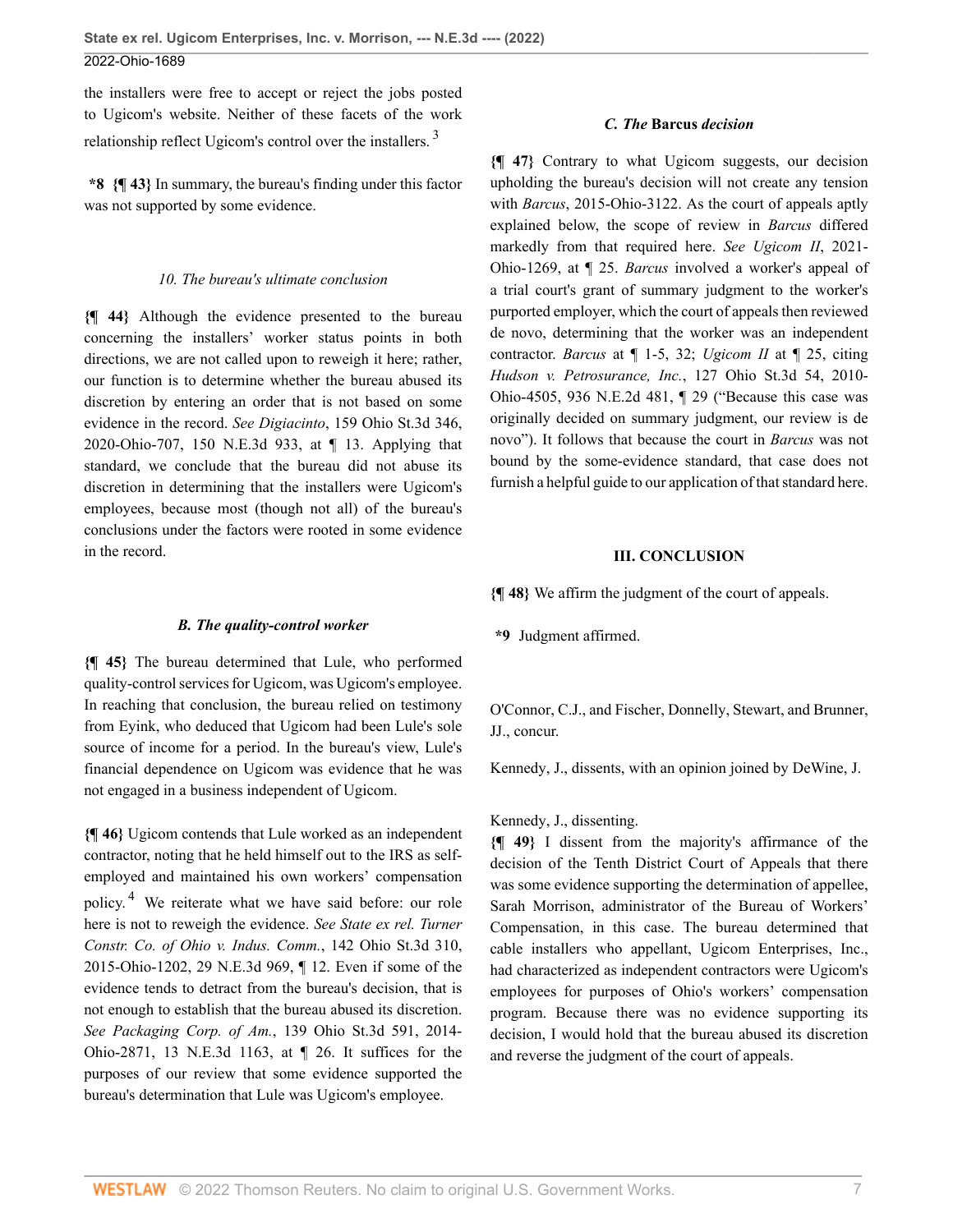#### **Standard of review**

**{¶ 50}** The issue before us is whether the evidence that the bureau relied on to determine that the cable installers were Ugicom's employees for purposes of the workers' compensation program was sufficient to be deemed "some evidence." *See [State ex rel. Digiacinto v. Indus. Comm.](http://www.westlaw.com/Link/Document/FullText?findType=Y&serNum=2050488060&pubNum=0007902&originatingDoc=I49937d00db7211ecbba4d707ee4952c4&refType=RP&originationContext=document&vr=3.0&rs=cblt1.0&transitionType=DocumentItem&contextData=(sc.Default))*, [159 Ohio St.3d 346, 2020-Ohio-707, 150 N.E.3d 933, ¶ 13](http://www.westlaw.com/Link/Document/FullText?findType=Y&serNum=2050488060&pubNum=0007902&originatingDoc=I49937d00db7211ecbba4d707ee4952c4&refType=RP&originationContext=document&vr=3.0&rs=cblt1.0&transitionType=DocumentItem&contextData=(sc.Default)). This court does not conduct de novo evidentiary review of a decision of the bureau in a mandamus action, and we do not substitute our judgment of the facts for that of the bureau. *See [State ex rel. Pass v. C.S.T. Extraction Co.](http://www.westlaw.com/Link/Document/FullText?findType=Y&serNum=1995248810&pubNum=0000996&originatingDoc=I49937d00db7211ecbba4d707ee4952c4&refType=RP&fi=co_pp_sp_996_376&originationContext=document&vr=3.0&rs=cblt1.0&transitionType=DocumentItem&contextData=(sc.Default)#co_pp_sp_996_376)*, 74 [Ohio St.3d 373, 376, 658 N.E.2d 1055 \(1996\).](http://www.westlaw.com/Link/Document/FullText?findType=Y&serNum=1995248810&pubNum=0000996&originatingDoc=I49937d00db7211ecbba4d707ee4952c4&refType=RP&fi=co_pp_sp_996_376&originationContext=document&vr=3.0&rs=cblt1.0&transitionType=DocumentItem&contextData=(sc.Default)#co_pp_sp_996_376) However, this court does not hesitate to reverse a decision of the bureau when its classification of a worker was arbitrary, capricious, or discriminatory, i.e., an abuse of discretion. *See [State ex rel.](http://www.westlaw.com/Link/Document/FullText?findType=Y&serNum=1994038783&pubNum=0000996&originatingDoc=I49937d00db7211ecbba4d707ee4952c4&refType=RP&fi=co_pp_sp_996_396&originationContext=document&vr=3.0&rs=cblt1.0&transitionType=DocumentItem&contextData=(sc.Default)#co_pp_sp_996_396) [Progressive Sweeping Contrs., Inc. v. Bur. of Workers' Comp.](http://www.westlaw.com/Link/Document/FullText?findType=Y&serNum=1994038783&pubNum=0000996&originatingDoc=I49937d00db7211ecbba4d707ee4952c4&refType=RP&fi=co_pp_sp_996_396&originationContext=document&vr=3.0&rs=cblt1.0&transitionType=DocumentItem&contextData=(sc.Default)#co_pp_sp_996_396)*, [68 Ohio St.3d 393, 396, 627 N.E.2d 550 \(1994\).](http://www.westlaw.com/Link/Document/FullText?findType=Y&serNum=1994038783&pubNum=0000996&originatingDoc=I49937d00db7211ecbba4d707ee4952c4&refType=RP&fi=co_pp_sp_996_396&originationContext=document&vr=3.0&rs=cblt1.0&transitionType=DocumentItem&contextData=(sc.Default)#co_pp_sp_996_396)

#### **Employee v. independent contractor**

**{¶ 51}** "The chief test in determining whether one is an employee or an independent contractor is the right to control the manner or means of performing the work." *[Bobik v. Indus.](http://www.westlaw.com/Link/Document/FullText?findType=Y&serNum=1946106696&pubNum=0000578&originatingDoc=I49937d00db7211ecbba4d707ee4952c4&refType=RP&originationContext=document&vr=3.0&rs=cblt1.0&transitionType=DocumentItem&contextData=(sc.Default)) Comm.*[, 146 Ohio St. 187, 64 N.E.2d 829 \(1946\),](http://www.westlaw.com/Link/Document/FullText?findType=Y&serNum=1946106696&pubNum=0000578&originatingDoc=I49937d00db7211ecbba4d707ee4952c4&refType=RP&originationContext=document&vr=3.0&rs=cblt1.0&transitionType=DocumentItem&contextData=(sc.Default)) paragraph one of the syllabus. If the employer reserves the right to control the manner or means of doing the work, as well as the result, then an employer-employee relationship is created. *[State ex rel. Nese v. State Teachers Retirement Bd.](http://www.westlaw.com/Link/Document/FullText?findType=Y&serNum=2030460566&pubNum=0000578&originatingDoc=I49937d00db7211ecbba4d707ee4952c4&refType=RP&originationContext=document&vr=3.0&rs=cblt1.0&transitionType=DocumentItem&contextData=(sc.Default))*, 136 Ohio [St.3d 103, 2013-Ohio-1777, 991 N.E.2d 218, ¶ 33-34](http://www.westlaw.com/Link/Document/FullText?findType=Y&serNum=2030460566&pubNum=0000578&originatingDoc=I49937d00db7211ecbba4d707ee4952c4&refType=RP&originationContext=document&vr=3.0&rs=cblt1.0&transitionType=DocumentItem&contextData=(sc.Default)). On the other hand, if the employer specifies only the result of the work and the worker determines the manner or means of doing the work, then an independent-contractor relationship is created. *[Id.](http://www.westlaw.com/Link/Document/FullText?findType=Y&serNum=2030460566&pubNum=0000996&originatingDoc=I49937d00db7211ecbba4d707ee4952c4&refType=RP&originationContext=document&vr=3.0&rs=cblt1.0&transitionType=DocumentItem&contextData=(sc.Default))* Control over the manner or means of the work exists on a continuum on which the statuses of "employee" and "independent contractor" are separated. *Id.* [at ¶ 34.](http://www.westlaw.com/Link/Document/FullText?findType=Y&serNum=2030460566&pubNum=0000578&originatingDoc=I49937d00db7211ecbba4d707ee4952c4&refType=RP&originationContext=document&vr=3.0&rs=cblt1.0&transitionType=DocumentItem&contextData=(sc.Default))

**{¶ 52}** In *Gillum v. Indus. Comm.*[, 141 Ohio St. 373, 374-375,](http://www.westlaw.com/Link/Document/FullText?findType=Y&serNum=1943108668&pubNum=0000633&originatingDoc=I49937d00db7211ecbba4d707ee4952c4&refType=RP&fi=co_pp_sp_633_374&originationContext=document&vr=3.0&rs=cblt1.0&transitionType=DocumentItem&contextData=(sc.Default)#co_pp_sp_633_374) [48 N.E.2d 234 \(1943\),](http://www.westlaw.com/Link/Document/FullText?findType=Y&serNum=1943108668&pubNum=0000633&originatingDoc=I49937d00db7211ecbba4d707ee4952c4&refType=RP&fi=co_pp_sp_633_374&originationContext=document&vr=3.0&rs=cblt1.0&transitionType=DocumentItem&contextData=(sc.Default)#co_pp_sp_633_374) this court recognized commonly accepted factors for identifying an independent-contractor relationship. But we noted that the " 'presence of one or more of such indicia in a case is not necessarily conclusive.' " *[Id.](http://www.westlaw.com/Link/Document/FullText?findType=Y&serNum=1943108668&pubNum=0000633&originatingDoc=I49937d00db7211ecbba4d707ee4952c4&refType=RP&fi=co_pp_sp_633_375&originationContext=document&vr=3.0&rs=cblt1.0&transitionType=DocumentItem&contextData=(sc.Default)#co_pp_sp_633_375)* [at 375, 48 N.E.2d 234](http://www.westlaw.com/Link/Document/FullText?findType=Y&serNum=1943108668&pubNum=0000633&originatingDoc=I49937d00db7211ecbba4d707ee4952c4&refType=RP&fi=co_pp_sp_633_375&originationContext=document&vr=3.0&rs=cblt1.0&transitionType=DocumentItem&contextData=(sc.Default)#co_pp_sp_633_375), quoting 27 American Jurisprudence, Section 5, at 485. Some of the factors cited in *[Gillum](http://www.westlaw.com/Link/Document/FullText?findType=Y&serNum=1943108668&pubNum=0000578&originatingDoc=I49937d00db7211ecbba4d707ee4952c4&refType=RP&originationContext=document&vr=3.0&rs=cblt1.0&transitionType=DocumentItem&contextData=(sc.Default))* were " 'the independent nature of [the worker's] business or his distinct calling, \* \* \* his obligation to furnish necessary tools, supplies, and materials, his right to control the progress of the work except as to final results, the time for which the workman is employed, the method of payment, \* \* \* and whether the work is part of the regular business of the employer.' " *[Id.](http://www.westlaw.com/Link/Document/FullText?findType=Y&serNum=1943108668&pubNum=0000633&originatingDoc=I49937d00db7211ecbba4d707ee4952c4&refType=PA&originationContext=document&vr=3.0&rs=cblt1.0&transitionType=DocumentItem&contextData=(sc.Default))*, quoting 27 American Jurisprudence at 485. But this court in *[Gillum](http://www.westlaw.com/Link/Document/FullText?findType=Y&serNum=1943108668&pubNum=0000578&originatingDoc=I49937d00db7211ecbba4d707ee4952c4&refType=RP&originationContext=document&vr=3.0&rs=cblt1.0&transitionType=DocumentItem&contextData=(sc.Default))* stated that the decisive question is " 'who has the right to direct what shall be done, and when and how it shall be done.' " *[Id](http://www.westlaw.com/Link/Document/FullText?findType=Y&serNum=1943108668&pubNum=0000633&originatingDoc=I49937d00db7211ecbba4d707ee4952c4&refType=RP&originationContext=document&vr=3.0&rs=cblt1.0&transitionType=DocumentItem&contextData=(sc.Default)).*, quoting 27 American Jurisprudence at 485.

**\*10 {¶ 53}** In *Bostic v. Connor*[, 37 Ohio St.3d 144, 146,](http://www.westlaw.com/Link/Document/FullText?findType=Y&serNum=1988078504&pubNum=0000996&originatingDoc=I49937d00db7211ecbba4d707ee4952c4&refType=RP&fi=co_pp_sp_996_146&originationContext=document&vr=3.0&rs=cblt1.0&transitionType=DocumentItem&contextData=(sc.Default)#co_pp_sp_996_146) [524 N.E.2d 881 \(1988\),](http://www.westlaw.com/Link/Document/FullText?findType=Y&serNum=1988078504&pubNum=0000996&originatingDoc=I49937d00db7211ecbba4d707ee4952c4&refType=RP&fi=co_pp_sp_996_146&originationContext=document&vr=3.0&rs=cblt1.0&transitionType=DocumentItem&contextData=(sc.Default)#co_pp_sp_996_146) citing *[Gillum](http://www.westlaw.com/Link/Document/FullText?findType=Y&serNum=1943108668&pubNum=0000578&originatingDoc=I49937d00db7211ecbba4d707ee4952c4&refType=RP&originationContext=document&vr=3.0&rs=cblt1.0&transitionType=DocumentItem&contextData=(sc.Default))* and other authority, this court set forth elements to consider when determining who has the right to control the manner or means of performing work:

> The factors to be considered include, but are certainly not limited to, such indicia as who controls the details and quality of the work; who controls the hours worked; who selects the materials, tools and personnel used; who selects the routes travelled; the length of employment; the type of business; the method of payment; and any pertinent agreements or contracts.

#### **The Ugicom model**

**{¶ 54}** Ugicom is largely a labor-management company that posts jobs for the installation of underground-cable lines for Time Warner Cable Company. Ugicom contracts with installers who install the cable lines. Ugicom considers the installers to be independent contractors.

**{¶ 55}** Time Warner contracted with Ugicom for the installation of its cable lines. The installation of the cable lines consists of running the lines underground from Time Warner's main line to the cable box on the exterior of the customer's home or business. Time Warner required the Ugicom-affiliated installers to follow certain contractual protocols. Those obligations existed irrespective of the work relationship between Ugicom and the installers. For instance,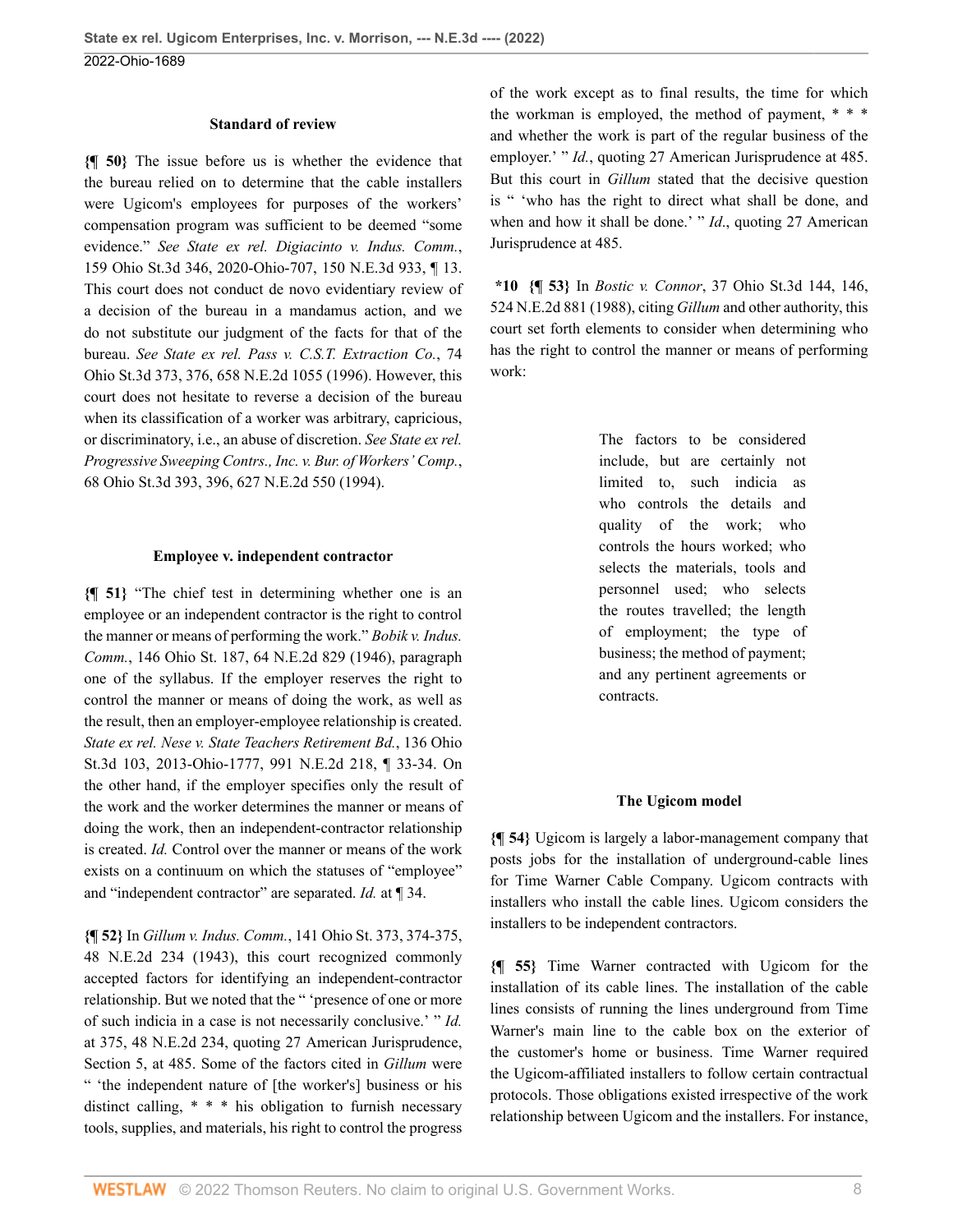Time Warner required the installers to submit to a drug test and to wear a badge with an identification number. Time Warner imposed fines on installers for losing their badges.

**{¶ 56}** Time Warner also established standards for how the finished installation should look. All the cable materials for the jobs are provided by Time Warner because they are customized for Time Warner, and the installers pick up those materials from a Time Warner warehouse. All these requirements are part of the nature of doing business with Time Warner and of doing the installation work.

**{¶ 57}** All of Time Warner's requirements are separate from Ugicom's requirements for the installers. Each installer enters a written contract with Ugicom. The contract requires the installer to maintain workers' compensation insurance and liability insurance, as the installer is solely responsible for any damage that the installer causes in completing a Time Warner work order. Each year, an installer receives from Ugicom an Internal Revenue Service ("IRS") Form 1099. The installers are not W-2 employees, and Ugicom does not withhold from the installers' payments any local, state, or federal taxes. Ugicom does not offer life- or health-insurance benefits to the installers. All written contracts with the installers contain a noncompete clause that states: "Contractor shall not provide during the agreement term services to any competitor of [Ugicom]."

**{¶ 58}** As for the work itself, Time Warner alerts Ugicom to installation jobs that are available in Ugicom's geographic area under the contract. Ugicom then posts those jobs on its web-based system. Installers may sign up to perform a posted job, and if they take a job, the job must be completed within a two-hour time frame. Ugicom does not assign any particular installer to any particular job, and an installer does not have to accept any particular job. There are no set work hours. The installers provide their own transportation, cell phones, laptop computers, and tools to complete the work. The installers may also reject any work order or leave a jobsite if they are unable to complete it. The installers may contact Time Warner's customers to schedule installation appointments.

**\*11 {¶ 59}** After an installation is complete, the installer records the job as having been completed on Ugicom's webbased system. Ugicom sets the installers' pay based on what Time Warner is willing to pay for the service. The installers are paid weekly. And Ugicom performs qualitycontrol checks on 20 percent of the jobs to verify that the lines were buried correctly.

### **The bureau abused its discretion**

**{¶ 60}** The majority affirms the appellate court's judgment, finding that some evidence supported the bureau's decision. I disagree. There is no evidence supporting the bureau's decision.

**{¶ 61}** The decisions prompting this court's review of the bureau's determination start with the decision of the bureau's adjudicating committee that Ugicom had misclassified the installers as independent contractors. Ugicom sought review of the committee's decision by the administrator's designee. *See* [R.C. 4123.291\(B\)](http://www.westlaw.com/Link/Document/FullText?findType=L&pubNum=1000279&cite=OHSTS4123.291&originatingDoc=I49937d00db7211ecbba4d707ee4952c4&refType=SP&originationContext=document&vr=3.0&rs=cblt1.0&transitionType=DocumentItem&contextData=(sc.Default)#co_pp_47dd0000d9ea7). The designee affirmed the adjudicating committee's decision, adopting its statement of facts and legal rationale and "find[ing] that, under the common law test of *[Gillum](http://www.westlaw.com/Link/Document/FullText?findType=Y&serNum=1943108668&pubNum=0000578&originatingDoc=I49937d00db7211ecbba4d707ee4952c4&refType=RP&originationContext=document&vr=3.0&rs=cblt1.0&transitionType=DocumentItem&contextData=(sc.Default))* and *[Bostic](http://www.westlaw.com/Link/Document/FullText?findType=Y&serNum=1988078504&pubNum=0000996&originatingDoc=I49937d00db7211ecbba4d707ee4952c4&refType=RP&originationContext=document&vr=3.0&rs=cblt1.0&transitionType=DocumentItem&contextData=(sc.Default))*, Ugicom exercises control over the workers, and \* \* \* the Bureau's auditor's conclusion that the workers are employees [was] correct based on these facts and under the law." This court must now determine whether that decision was supported by some evidence. In my view, the bureau's decision was not based on some evidence.

**{¶ 62}** Although the bureau did not organize its decision according to the factors from *[Gillum](http://www.westlaw.com/Link/Document/FullText?findType=Y&serNum=1943108668&pubNum=0000578&originatingDoc=I49937d00db7211ecbba4d707ee4952c4&refType=RP&originationContext=document&vr=3.0&rs=cblt1.0&transitionType=DocumentItem&contextData=(sc.Default))* and *[Bostic](http://www.westlaw.com/Link/Document/FullText?findType=Y&serNum=1988078504&pubNum=0000996&originatingDoc=I49937d00db7211ecbba4d707ee4952c4&refType=RP&originationContext=document&vr=3.0&rs=cblt1.0&transitionType=DocumentItem&contextData=(sc.Default))*, the majority opinion distills those factors, so I follow suit below.

> *Whether the work is part of the regular business of the employer*

**{¶ 63}** Ugicom and the installers both work in the broad industry of underground-cable installation. The work at the cable-installation jobsites is *related* to the regular business of Ugicom, but Ugicom is a labor-management company that is in the business of posting available undergroundcable-installation jobs. The installers are involved in only the manual labor of installing the underground-cable lines.

**{¶ 64}** The bureau pointed to the installers' practice of wearing badges identifying them as being affiliated with Ugicom and Time Warner. But that is a jobsite requirement of Time Warner, not Ugicom. The installers work at jobsites under certain minimum-identification rules. That is public relations, not control over how the installers' work is done. There is no evidence of an independent-contractor relationship under this factor.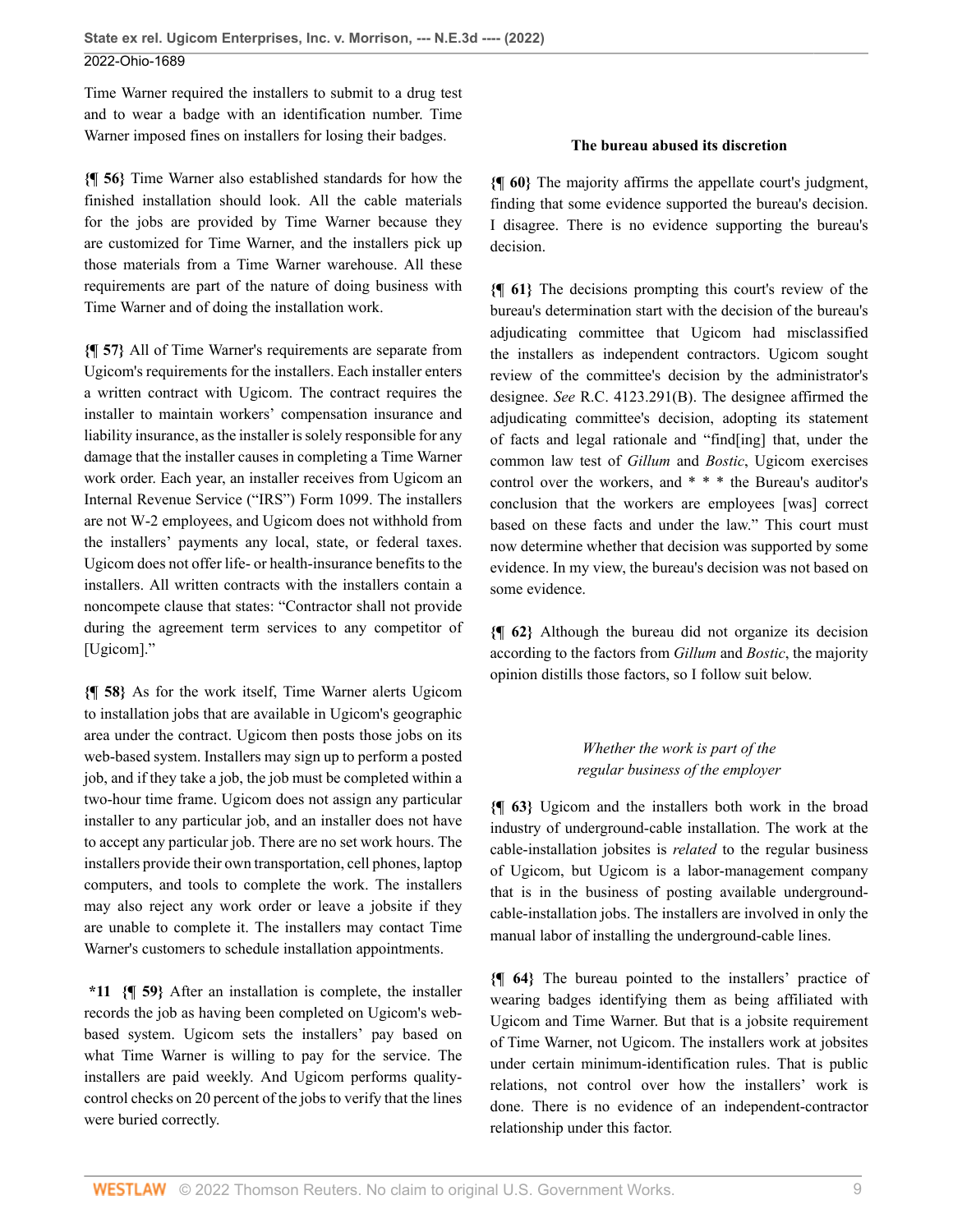# *Whether the installers are engaged in an independent business*

**{¶ 65}** The installers are independent workers who perform services for Time Warner. They may take on as much work as they want or as little as they want. The public image that the installers project—which involves wearing a Time Warner badge and having a Time Warner placard on their vehicles exists to satisfy the contractual requirements between Time Warner and Ugicom. Many of the installers involved in this case had formed their own limited liability companies to take on the work. The installers were responsible for reporting their income for taxes purposes, for paying for their health insurance and life insurance, and for paying to have their mistakes remediated. Their income was reported to the IRS through Forms 1099 rather than Forms W-2. There is no umbrella administrative structure that Ugicom provides to the installers; the installers operate independently of Ugicom, except for receiving job referrals through postings on Ugicom's web-based system. There is no evidence that supports the conclusion that the installers were Ugicom's employees under this factor.

## *Method of payment*

**\*12 {¶ 66}** The installers are paid by the job, with the rate being determined by the market; that is, the rate is based on how valuable Time Warner believes a particular service is. Based on that amount, Ugicom determines how much it will pay an installer. As the majority acknowledges, the bureau incorrectly relied on the installers' receipt of piecerate compensation (i.e., payment per job) as being "a clear indicator of employment as it is regulated by the Fair Labor Standards Act [, [29 U.S.C. 201 et seq](http://www.westlaw.com/Link/Document/FullText?findType=L&pubNum=1000546&cite=29USCAS201&originatingDoc=I49937d00db7211ecbba4d707ee4952c4&refType=LQ&originationContext=document&vr=3.0&rs=cblt1.0&transitionType=DocumentItem&contextData=(sc.Default))]." But the majority clings to the payment structure for Time Warner's jobs and says it is evidence of Ugicom's control. The majority states that Ugicom's take-it-or-leave it approach to pricing was a means of controlling the installers. But the majority fails to consider that because the installers were independent contractors, they could easily "leave it." The installers' ability to decline jobs is a powerful indicator of a lack of control by Ugicom. There is no evidence to support the bureau's decision under this factor.

## *Length of employment*

**{¶ 67}** The bureau found that "[t]he ongoing relationship the workers have with Ugicom is a straightforward indicia of employment because the relationship contemplates continuing or recurring work." But the bureau cited no law supporting that assertion, nor did it cite any authority supporting the proposition that an independent-contractor relationship cannot last for years.

#### *Pertinent agreements or contracts*

**{¶ 68}** The bureau disregarded the plain language of the contracts between Ugicom and the installers. The contract involved here is titled "Unicom Enterprises Independent Contractor Agreement" and contains plain language establishing an independent-contractor relationship:

> Whereas the Company desires [to] retain the services of the Independent Contractor to install Cable technology in the Company's area of business operations the Independent Contractor represents itself as competent and qualified to accomplish the specific requirements of this contract to the satisfaction of the Company therefore this contract is entered into under the following terms and conditions.

**{¶ 69}** But the bureau used the contract, which refers to the installers as independent contractors, as evidence that the installers were *not* independent contractors, calling the agreement "a red flag to look closely at the true nature of the relationship." That erroneous conclusion is discussed more fully below in the section addressing nonevidence relied on by the bureau. But for purposes of the *[Gillum](http://www.westlaw.com/Link/Document/FullText?findType=Y&serNum=1943108668&pubNum=0000578&originatingDoc=I49937d00db7211ecbba4d707ee4952c4&refType=RP&originationContext=document&vr=3.0&rs=cblt1.0&transitionType=DocumentItem&contextData=(sc.Default))* and *[Bostic](http://www.westlaw.com/Link/Document/FullText?findType=Y&serNum=1988078504&pubNum=0000996&originatingDoc=I49937d00db7211ecbba4d707ee4952c4&refType=RP&originationContext=document&vr=3.0&rs=cblt1.0&transitionType=DocumentItem&contextData=(sc.Default))* factors, the terms of the contract can only be taken as evidence of an independent-contractor relationship. The contract's terms involve the reporting of payments using a Form 1099 rather than a Form W-2 and the installers' responsibility for their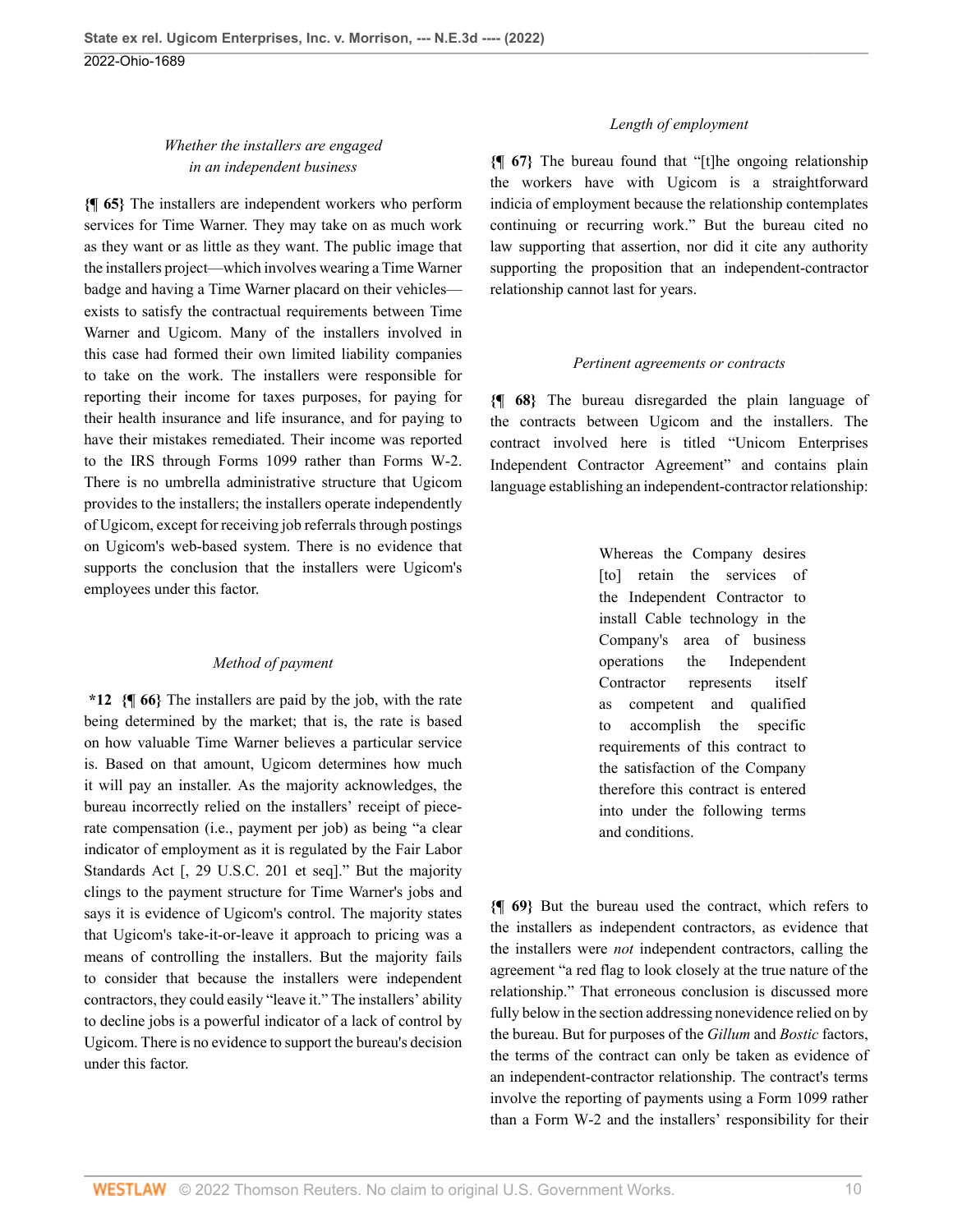own liability, health, and workers' compensation coverages. And as discussed below, the inclusion of a noncompete clause in a contract is not an impediment to an independentcontractor relationship—such a term may be part of an independent-contractor relationship.

**{¶ 70}** Finally, the bureau attempted to diminish the affidavits of two installers who testified about their independentcontractor relationship with Ugicom. The bureau said that that "meeting of the minds" did not control and opined that Ugicom merely required "an 'independent contractor' agreement to be executed in order [for an installer] to obtain work." But such an agreement is in the very nature of an independent-contractor relationship.

**{¶ 71}** Regarding this factor, the bureau tried to diminish the fact that the contracts between the installers and Ugicom were indicia of an independent-contractor relationship. The contracts are evidence of *only* an independent-contractor relationship.

# *Whether the parties believed they were creating an employment relationship*

**{¶ 72}** Again, two installers submitted affidavits referring to their contracts with Ugicom and stating that they considered themselves to be independent contractors. This was the only evidence before the bureau on this factor, so no evidence could support the bureau's determination under the factor.

## *Tools for the job*

**\*13 {¶ 73}** The bureau gave Ugicom no credit for the fact that the installers provided their own transportation and used their own tools, cell phones, and laptop computers. Despite the fact that a worker's use of his or her own tools is a factor weighing in favor of finding an independent-contractor relationship, the bureau refused to accord appropriate weight under this factor. But it remains that there was no evidence supporting the bureau's determination under this factor.

#### *The skills required in the particular occupation*

**{¶ 74}** The bureau's auditor essentially said that the installers merely turn dirt over with a shovel. But the installers also connect cable to the customers' homes or other buildings, design the pathway that the cable will take, dig under sidewalks and garden areas, check the connection for a signal to ensure that the installation was successful, and interact with Time Warner's customers for scheduling purposes. And they do all of this with speed. The skill displayed by the installers under this factor must be considered in favor of finding an independent-contractor relationship; it is not an indicator that Ugicom controlled the manner or means of the work.

## *Details and quality of the work*

**{¶ 75}** Overall, there is a lack of supervision by Ugicom over the work performed by the installers. The installers' work hours are up to the installers—all that is necessary is that the Time Warner customer be amenable to the hours suggested by the installer for the installation. The installer's efficiency determines how much the installer will be paid over the course of a year. There is no evidence under this factor that indicates control by Ugicom.

#### *Nonevidence that the bureau relied on*

**{¶ 76}** There is no evidence that Ugicom, rather than the installers, controlled the manner or means of the installation work. Ugicom merely posts available work on its web-based system, and the installers take it from there. Ugicom does inspect 20 percent of the jobsites for quality-control purposes, but that process does not amount to control of the manner or means of the installers' work. " 'Such a provision is not an assumption by the employer of the right to control the person employed as to the details or method of doing the work, but is only a provision that the employer may see that the contract is carried out according to the plans.' " *Gillum*[, 141 Ohio St. at](http://www.westlaw.com/Link/Document/FullText?findType=Y&serNum=1943108668&pubNum=0000633&originatingDoc=I49937d00db7211ecbba4d707ee4952c4&refType=RP&fi=co_pp_sp_633_382&originationContext=document&vr=3.0&rs=cblt1.0&transitionType=DocumentItem&contextData=(sc.Default)#co_pp_sp_633_382) [382-383, 48 N.E.2d 234,](http://www.westlaw.com/Link/Document/FullText?findType=Y&serNum=1943108668&pubNum=0000633&originatingDoc=I49937d00db7211ecbba4d707ee4952c4&refType=RP&fi=co_pp_sp_633_382&originationContext=document&vr=3.0&rs=cblt1.0&transitionType=DocumentItem&contextData=(sc.Default)#co_pp_sp_633_382) quoting 27 American Jurisprudence, Section 7, at 488.

**{¶ 77}** What is most concerning about the bureau's decision is that it was largely based on the bureau's nonevidentiary suppositions and generalizations unrelated to the actual facts of this case. For instance, the bureau based its decision, in part, on the following statement: "In many situations, the fact that an employer uses a document called an 'independent contractor' agreement to characterize the relationship, rather than a contract for the performance of a certain piece or kind of work, is a red flag to look closely at the true nature of the relationship." It may be true that there have been cases in which the bureau found an employer-employee relationship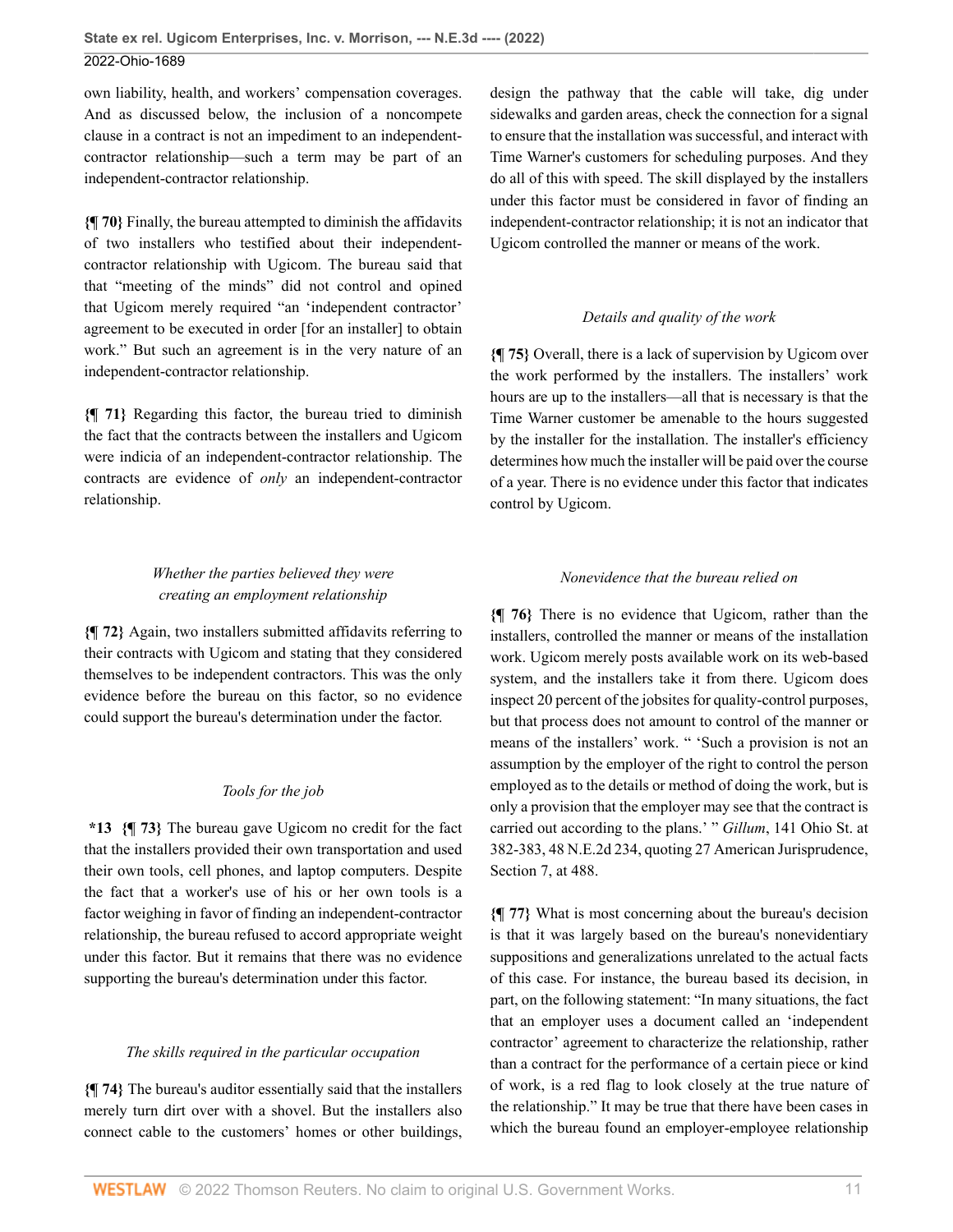when the employer and the employee had an "independent contractor" agreement, but those instances are not evidence that such an agreement amounts to one party's control over the manner or means of the work performed by the other party. Even if the bureau believes that such agreements are a "red flag," a red flag is only an indication that a situation should be looked at more deeply—and there is nothing in the "true nature of the relationship" here that indicates that Ugicom controlled the manner or means of the installers' work.

**\*14 {¶ 78}** Similarly, to support its decision, the bureau used its general impressions, which are not rooted in the law, of how an independent contractor should behave. The bureau stated, "The Ugicom workers are not bidding on work like an independent contractor in the construction industry would bid on work. In the construction industry, a person maintaining their own separate business takes into consideration all of their expenses when pricing work in order to make a profit and is at risk of a loss." But how independent contractors in the construction industry go about their work does not inform the question whether it was Ugicom or the installers who controlled the manner or means of installing the undergroundcable lines. The question in this case is who controlled or had the right to control the manner or means of how the installers performed their work. The bureau's overreaching statement about contractors in the construction industry is not some evidence.

**{¶ 79}** Further, the bureau stated that "[a] true independent contractor typically advertises and offers their services to the community at large." But the bureau's statement concerning how independent contractors typically advertise their services has no basis in law and is at best anecdotal. It is not some evidence that the installers in this case were Ugicom's employees.

**{¶ 80}** The bureau also relied on its nonevidentiary opinion about the noncompete clause in the written contracts between Ugicom and the installers. The bureau stated, "This control can be proper in certain employment relationships, but is not a provision used in independent contractor relationships." But that conclusion is contrary to caselaw. In *[Barcus v. Buehrer](http://www.westlaw.com/Link/Document/FullText?findType=Y&serNum=2036818448&pubNum=0000999&originatingDoc=I49937d00db7211ecbba4d707ee4952c4&refType=RP&originationContext=document&vr=3.0&rs=cblt1.0&transitionType=DocumentItem&contextData=(sc.Default))*, [10th Dist. Franklin No. 14AP-942, 2015-Ohio-3122, 2015](http://www.westlaw.com/Link/Document/FullText?findType=Y&serNum=2036818448&pubNum=0000999&originatingDoc=I49937d00db7211ecbba4d707ee4952c4&refType=RP&originationContext=document&vr=3.0&rs=cblt1.0&transitionType=DocumentItem&contextData=(sc.Default)) [WL 4628724](http://www.westlaw.com/Link/Document/FullText?findType=Y&serNum=2036818448&pubNum=0000999&originatingDoc=I49937d00db7211ecbba4d707ee4952c4&refType=RP&originationContext=document&vr=3.0&rs=cblt1.0&transitionType=DocumentItem&contextData=(sc.Default)), the court of appeals determined that the truck driver involved in that case was an independent contractor, even though the contract between him and the transportation company that was alleged to have been his employer included a noncompete clause. The court stated that "[t]he noncompetition clause precluded [the truck driver]

from working for [the transportation company's] customers, but this provision appear[ed] motivated by [the company's] desire to protect its business, not to curtail its drivers' ability to engage in outside work." *Id.* [at ¶ 30.](http://www.westlaw.com/Link/Document/FullText?findType=Y&serNum=2036818448&pubNum=0006832&originatingDoc=I49937d00db7211ecbba4d707ee4952c4&refType=RP&originationContext=document&vr=3.0&rs=cblt1.0&transitionType=DocumentItem&contextData=(sc.Default))

**{¶ 81}** The same conclusion can be drawn in this case: Ugicom maintains its relationship with Time Warner by not allowing its subcontractors to work for other cable companies. Regardless, the salient point under *[Barcus](http://www.westlaw.com/Link/Document/FullText?findType=Y&serNum=2036818448&pubNum=0006832&originatingDoc=I49937d00db7211ecbba4d707ee4952c4&refType=RP&originationContext=document&vr=3.0&rs=cblt1.0&transitionType=DocumentItem&contextData=(sc.Default))* is that noncompete agreements are used by companies and their independent subcontractors, despite the bureau's broad claim to the contrary. Further, in *[Hamilton Ins. Servs.,](http://www.westlaw.com/Link/Document/FullText?findType=Y&serNum=1999178310&pubNum=0000996&originatingDoc=I49937d00db7211ecbba4d707ee4952c4&refType=RP&fi=co_pp_sp_996_274&originationContext=document&vr=3.0&rs=cblt1.0&transitionType=DocumentItem&contextData=(sc.Default)#co_pp_sp_996_274) Inc. v. Nationwide Ins. Cos.*[, 86 Ohio St.3d 270, 274-275,](http://www.westlaw.com/Link/Document/FullText?findType=Y&serNum=1999178310&pubNum=0000996&originatingDoc=I49937d00db7211ecbba4d707ee4952c4&refType=RP&fi=co_pp_sp_996_274&originationContext=document&vr=3.0&rs=cblt1.0&transitionType=DocumentItem&contextData=(sc.Default)#co_pp_sp_996_274) [714 N.E.2d 898 \(1999\),](http://www.westlaw.com/Link/Document/FullText?findType=Y&serNum=1999178310&pubNum=0000996&originatingDoc=I49937d00db7211ecbba4d707ee4952c4&refType=RP&fi=co_pp_sp_996_274&originationContext=document&vr=3.0&rs=cblt1.0&transitionType=DocumentItem&contextData=(sc.Default)#co_pp_sp_996_274) this court held that a noncompete clause between Nationwide Insurance Companies and its independent-contractor agent was valid and enforceable. And in *[Americare Healthcare Servs., Inc. v. Akabuaku](http://www.westlaw.com/Link/Document/FullText?findType=Y&serNum=2023824914&pubNum=0000999&originatingDoc=I49937d00db7211ecbba4d707ee4952c4&refType=RP&originationContext=document&vr=3.0&rs=cblt1.0&transitionType=DocumentItem&contextData=(sc.Default))*, 10th [Dist. Franklin No. 10AP-777, 2010-Ohio-5631, 2010 WL](http://www.westlaw.com/Link/Document/FullText?findType=Y&serNum=2023824914&pubNum=0000999&originatingDoc=I49937d00db7211ecbba4d707ee4952c4&refType=RP&originationContext=document&vr=3.0&rs=cblt1.0&transitionType=DocumentItem&contextData=(sc.Default)) [4705148, ¶ 21,](http://www.westlaw.com/Link/Document/FullText?findType=Y&serNum=2023824914&pubNum=0000999&originatingDoc=I49937d00db7211ecbba4d707ee4952c4&refType=RP&originationContext=document&vr=3.0&rs=cblt1.0&transitionType=DocumentItem&contextData=(sc.Default)) the court of appeals held that the enforceability of a noncompete clause does not depend on the status of a party to the contract as an employee or an independent contractor.

**{¶ 82}** The bureau adopted a smell test rather than applying a test requiring review of the actual evidence. The bureau started from its conclusion and then attempted to force factors that supported Ugicom's claim that the installers were independent contractors to instead support its notion that they were not. The bureau stated that "Ugicom is on the more sophisticated end of employers that have misclassified the labor for its business operation." In conducting its analysis that way, the bureau was able to take evidence proving that the installers were independent contractors and flip it.

**{¶ 83}** For instance, the bureau took the facts that many of the installers had formed their own limited liability companies or had obtained their own workers' compensation coverage as evidence that they were *not* independent contractors: "Ugicom apparently requires the workers to either form an LLC or take out workers' compensation coverage. The fact that a worker paid the filing fee to form an LLC does not mean the worker is actually in business for themselves. Employers that misclassify employees sometimes require the worker to form an LLC before they 'hire' the worker as an 'independent contractor.' " Rather than correctly considering this evidence in Ugicom's favor, the bureau characterized it as things that a company does to disclaim the necessity of participation in the workers' compensation program. In my view, this indicates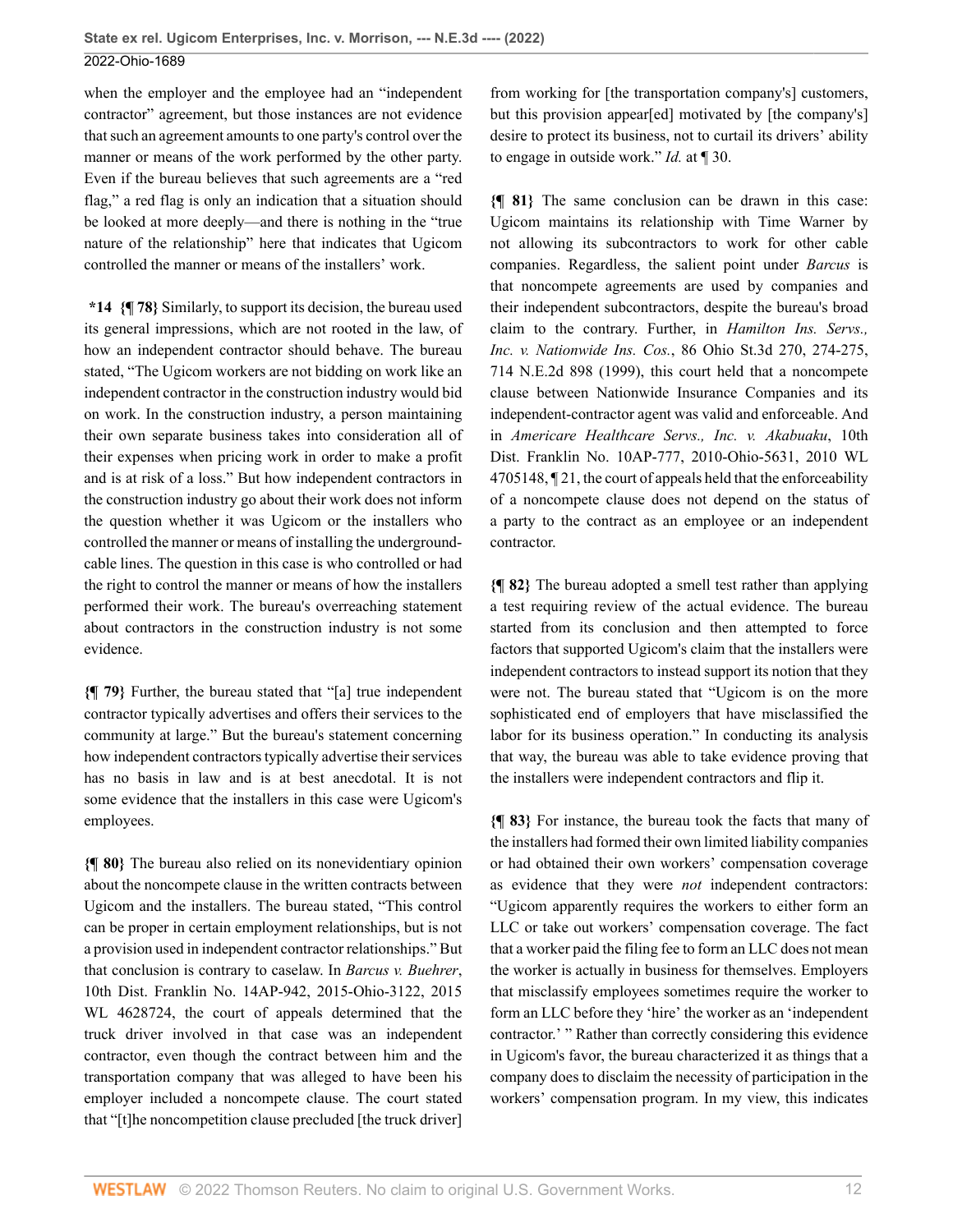that the bureau made its decision without considering the evidence.

**\*15 {¶ 84}** Lastly, the bureau criticized Ugicom for attempting to make its case by concentrating on the right-tocontrol factors. Instead of addressing Ugicom's arguments, the bureau opined that the arguments were typical of an employer who is trying to disclaim an employer-employee relationship:

> When an employer points to "right to control" factors, the workers are usually not performing services in an independent business, trade or profession. Ugicom's position is typical of an employer attempting to justify why they classified the labor for their business operation as "independent contractors." The employer ignores that the independent business or occupation of the worker is of "prime importance," while placing great weight on certain factors in the "right to control" test when the facts do not support [that] the individual is in business for himself in the place. That is the case here.

**{¶ 85}** The actions of parties not involved in this case are not evidence in this case, nor are the bureau's assumptions or insinuations.

*The* Gillum *and* Bostic *factors support a determination that Ugicom's installers were independent contractors*

**{¶ 86}** In applying the *[Gillum](http://www.westlaw.com/Link/Document/FullText?findType=Y&serNum=1943108668&pubNum=0000578&originatingDoc=I49937d00db7211ecbba4d707ee4952c4&refType=RP&originationContext=document&vr=3.0&rs=cblt1.0&transitionType=DocumentItem&contextData=(sc.Default))* and *[Bostic](http://www.westlaw.com/Link/Document/FullText?findType=Y&serNum=1988078504&pubNum=0000996&originatingDoc=I49937d00db7211ecbba4d707ee4952c4&refType=RP&originationContext=document&vr=3.0&rs=cblt1.0&transitionType=DocumentItem&contextData=(sc.Default))* factors to determine who had the right to control the manner or means of the work, it is important to not miss the forest for the trees. This court in *[Gillum](http://www.westlaw.com/Link/Document/FullText?findType=Y&serNum=1943108668&pubNum=0000578&originatingDoc=I49937d00db7211ecbba4d707ee4952c4&refType=RP&originationContext=document&vr=3.0&rs=cblt1.0&transitionType=DocumentItem&contextData=(sc.Default))* stated that the decisive question is " 'who has the right to direct what shall be done, and when and how it shall be done.' " *Gillum*[, 141 Ohio St. at 375, 48 N.E.2d 234](http://www.westlaw.com/Link/Document/FullText?findType=Y&serNum=1943108668&pubNum=0000578&originatingDoc=I49937d00db7211ecbba4d707ee4952c4&refType=RP&fi=co_pp_sp_578_375&originationContext=document&vr=3.0&rs=cblt1.0&transitionType=DocumentItem&contextData=(sc.Default)#co_pp_sp_578_375), *[Id](http://www.westlaw.com/Link/Document/FullText?findType=Y&serNum=1943108668&pubNum=0000633&originatingDoc=I49937d00db7211ecbba4d707ee4952c4&refType=RP&originationContext=document&vr=3.0&rs=cblt1.0&transitionType=DocumentItem&contextData=(sc.Default))*., quoting 27 American Jurisprudence at 485. Likewise, the factors set forth in *Bostic*[, 37 Ohio St.3d at 146, 524 N.E.2d](http://www.westlaw.com/Link/Document/FullText?findType=Y&serNum=1988078504&pubNum=0000996&originatingDoc=I49937d00db7211ecbba4d707ee4952c4&refType=RP&fi=co_pp_sp_996_146&originationContext=document&vr=3.0&rs=cblt1.0&transitionType=DocumentItem&contextData=(sc.Default)#co_pp_sp_996_146) [881](http://www.westlaw.com/Link/Document/FullText?findType=Y&serNum=1988078504&pubNum=0000996&originatingDoc=I49937d00db7211ecbba4d707ee4952c4&refType=RP&fi=co_pp_sp_996_146&originationContext=document&vr=3.0&rs=cblt1.0&transitionType=DocumentItem&contextData=(sc.Default)#co_pp_sp_996_146), are designed to determine who has the right to control the manner or means of performing work.

**{¶ 87}** Ugicom is essentially a labor-management company serving as a referral service for underground-cableinstallation jobs for its customer, Time Warner. The only thing that it controls is how the installers get paid. It informs installers about available work, but the installers control the manner or means of the work performed. The installers undertake jobs at their own discretion. They provide their own tools, technology, and transportation. They are not W-2 employees, and many of them have formed limited liability companies to do the work. They are responsible for any damage that they cause to the customers' property and, to that end, they carry their own liability insurance and are responsible for their own workers' compensation coverage. They are parties to a contract that declares that they are independent contractors, and two installers testified before the bureau that they were independent contractors. They know what a finished installation is supposed to look like based on instruction by Time Warner, not Ugicom. But no one tells them how to do their jobs. They are involved in a niche industry that has a narrow customer base. And they control the manner and means of doing their work.

## *The weakness of the majority opinion*

**{¶ 88}** The flaw in the majority opinion is its fealty to the decision of the bureau. Because the majority defends the bureau's decision, it is forced to ignore the obvious facts in the record in order for it to look for some evidence in the space between the bureau's untethered decision and the caselaw. The bureau jumped to a quick conclusion, claiming to have determined Ugicom's true motives:

> **\*16** Ugicom simply called its workers 'independent contractors' to evade the obligations associated with having employees. The workers are vetted by [Time Warner] and given identification badges that lets customers of [Time Warner] know that Ugicom, a contractor for [Time Warner], is on their property performing the work.